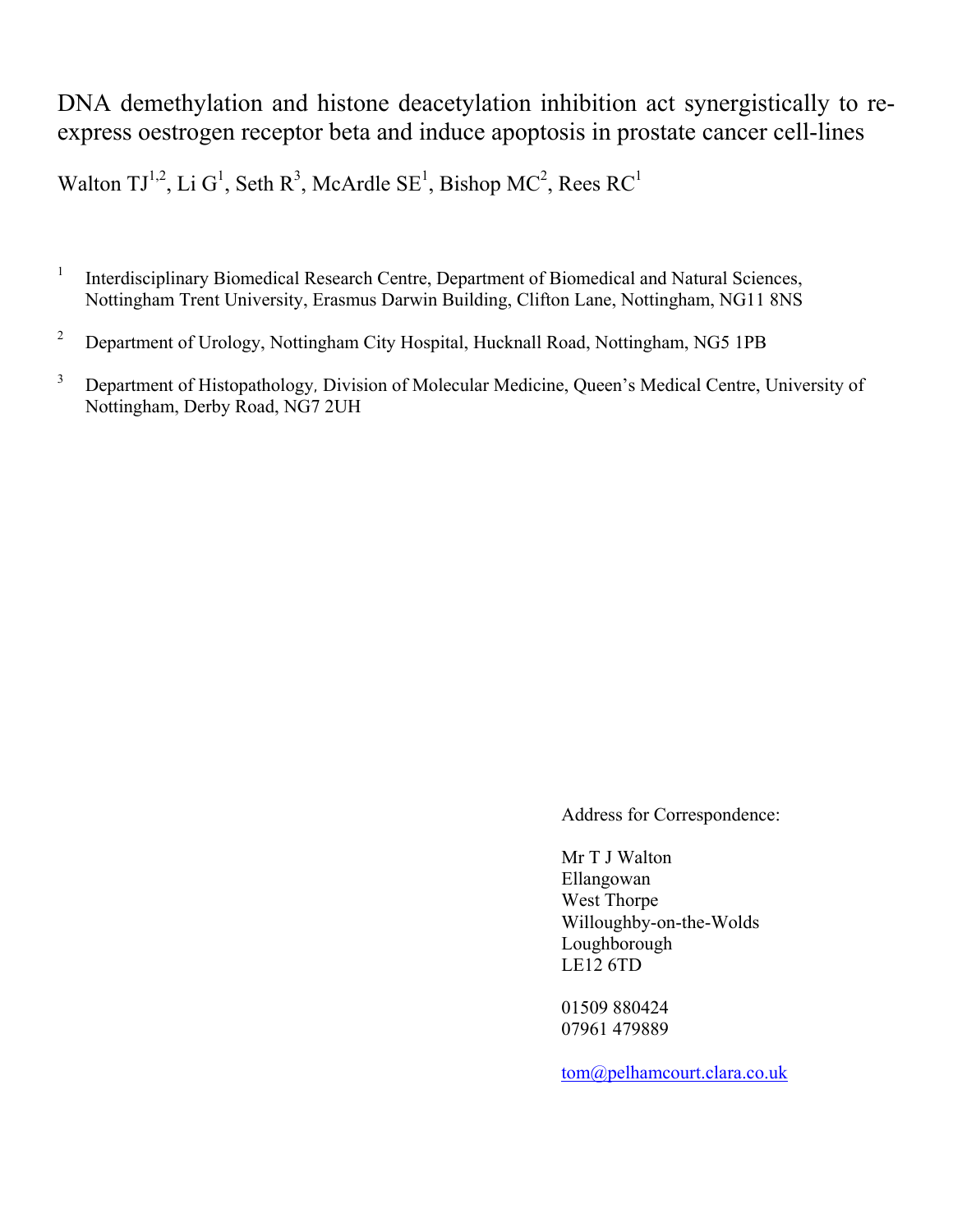## Introduction

Epigenetic silencing mechanisms are increasingly thought to play a major role in the development of human cancers, including prostate cancer. The two major epigenetic regulatory mechanisms involve alterations in DNA methylation and histone acetylation status. Promoter CpG island hypermethylation and histone hypoacetylation, catalysed by DNA methyltransferase (DNMT) and histone deacetylase (HDAC) respectively, are associated with transcriptional repression. Evidence in other cancers suggests the two mechanisms are dynamically linked, yet few studies have examined the potential interaction of the two pathways in prostate cancer. Here we report a synergistic, apoptotic effect of treatment with a demethylating agent and a histone deacetylase inhibitor on cultured prostate cancer cells, with associated re-expression of the putative antiproliferative agent oestrogen receptor beta.

## Methods

LNCaP, DU-145 and PC-3 cells were pre-treated with the DNMT inhibitor 5'-aza-2'-deoxycytidine (5-AZAC) for 72 hours followed by 24 hours combined treatment with 5-AZAC and the HDAC inhibitor trichostatin A (TSA). Following treatment, cells were either processed for cell proliferation, cell toxicity, cell viability and apoptosis assays, or harvested for quantitative real-time RT-PCR gene expression analyses. Assessed target genes were oestrogen receptor beta (ERβ), androgen receptor (AR), progesterone receptor (PGR) and prostate specific antigen (PSA).

## Results

In all cell-lines co-treatment with 5-AZAC and TSA was associated with significantly reduced cell proliferation when compared with control groups  $(p<0.05)$ ; associated reduced cell viability and increased cell death was seen in all cases. Caspase activation was significantly increased in the co-treatment group, indicating that apoptosis was a major mechanism of cell death. Most marked effects were seen in the androgen-dependent, AR-positive LNCaP cell-line. In all cell-lines a marked synergistic re-expression of ERβ was identified in the co-treatment group, a finding which was not seen for either AR or PSA. A similar re-expression of PGR was also identified.

## **Conclusions**

At concentrations associated with gene re-expression, the DNA demethylating agent 5-AZAC and the HDAC inhibitor TSA co-operate in an additive and synergistic way to induce apoptosis in prostate cancer cell-lines. Increased apoptosis in the co-treatment group was associated with marked re-expression of ERβ, which is an intriguing finding, raising the possibility of further targeting of prostate cancer cells with ERβ-selective agents such as phytooestrogens and selective oestrogen receptor modulators (SERMs).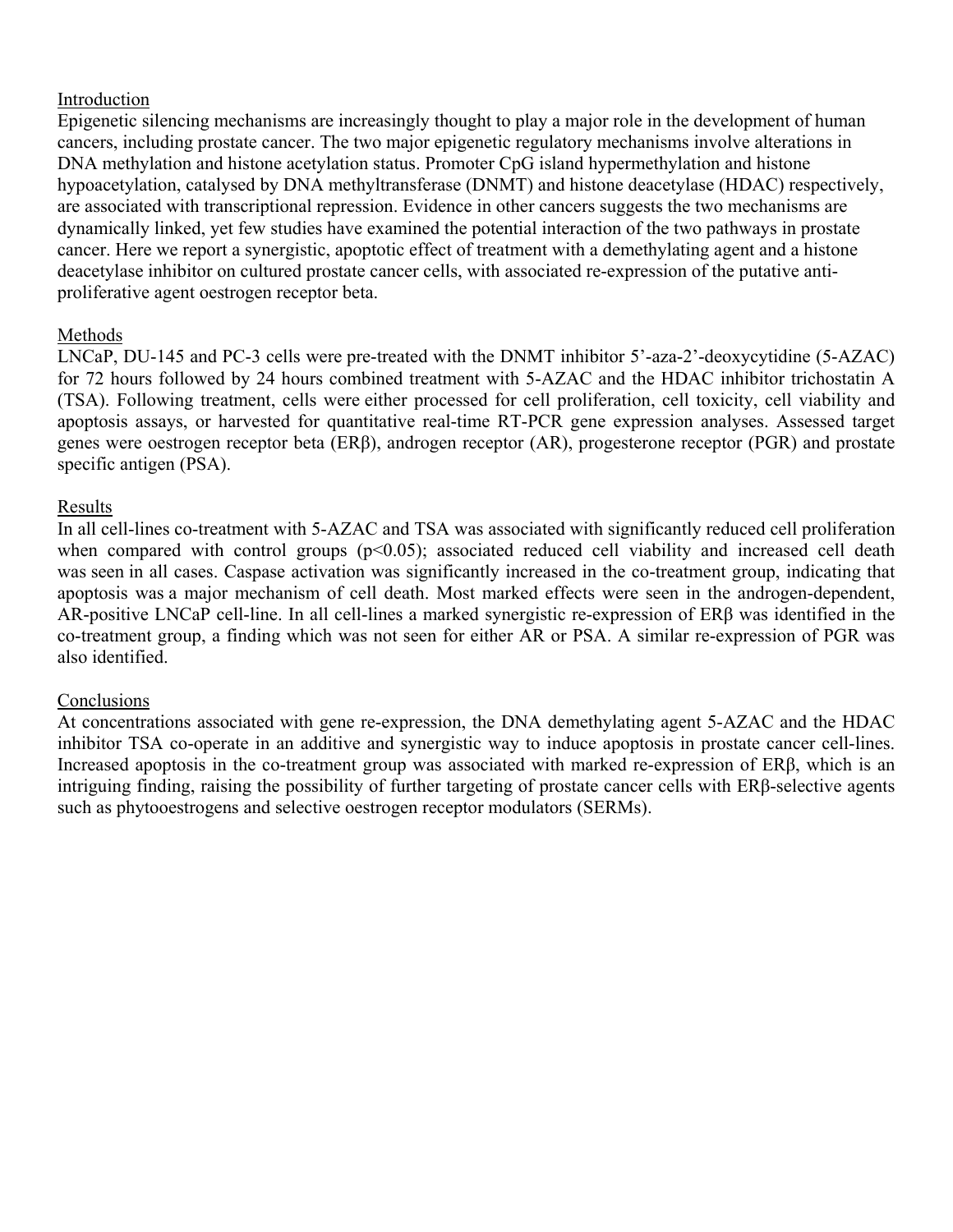#### Introduction

The regulation of gene expression in eukaryotes is complex and multilayered. Control may be exerted at the level of initiation of transcription, following transcription, or through epigenetic events. Epigenetic events are defined as alterations in gene expression without changes in the DNA coding sequence that are heritable through cell division (1), and are thought to be crucial in perpetuating tissue specificity. Two mechanisms are integral to epigenetic transcriptional control; DNA methylation and histone modification.

DNA methylation, catalysed by DNA methyltransferase (DNMT), describes the addition of a methyl group to the cytosine residue of a CpG dinucleotide. The distribution of CpG dinucleotides in human genome is conspicuously restricted, except for certain CpG-rich 'islands', commonly located in the promoter region of approximately 60% of genes (2), which are typically unmethylated. Hypermethylation of CpG islands is associated with repression of downstream gene expression (3), possibly due to interference with the binding of transcription factors, or through the action of methylated DNA binding proteins (MBDs). Whilst DNA methylation is an important control mechanism in normal cells, inappropriate DNA methylation is thought to be important in the development of a majority of cancers, including prostate cancer. To date over 30 genes have been shown to be epigenetically silenced by hypermethylation in prostate cancer, including genes controlling cell cycle progression, tumour cell invasion, DNA repair, and hormonal response (4).

ERβ is one such hormonal response gene known to be hypermethylated in prostate cancer. It contains a typical CpG island within its promoter (5), and has been shown to be re-expressed in prostate cancer cell-lines treated with DNMT inhibitors such as 5-aza-2'deoxycytidine (6-8). Furthermore, methylation-specific PCR studies have shown that the promoter region of the ERβ gene is hypermethylated in prostate cancer tissue studies (6, 8, 9). The loss of ERβ in prostate cancer cell-lines and in tissue studies adds to an accumulating body of evidence supporting an antiproliferative role for ERβ in the prostate. For example, ERβ knockout mice (βERKO) develop severe epithelial hyperplasia in the ventral prostate, whereas no such abnormality is present in either ERα knockout mice or ERα/ERβ knockout mice (10, 11). ERβ also binds the cell cycle inhibitory protein, mitosis arrest deficient 2 (MAD2)(12), and antagonises ERα-mediated cyclin D1 expression (13), offering a potential mechanism for the regulation of cellular proliferation. An attenuation of androgen receptor activity has also been described (14). In βERKO mice AR is over-expressed in many tissues which normally express ERβ (15, 16), whereas genistein-mediated reduction in AR-expression in LNCaP cells is dependent upon ERβ (17). ERβ is also thought to confer protective effects on the cell by upregulating expression of anti-oxidative enzymes including quinone reductase and glutathione-S-reductase (14, 18), thereby protecting basal cells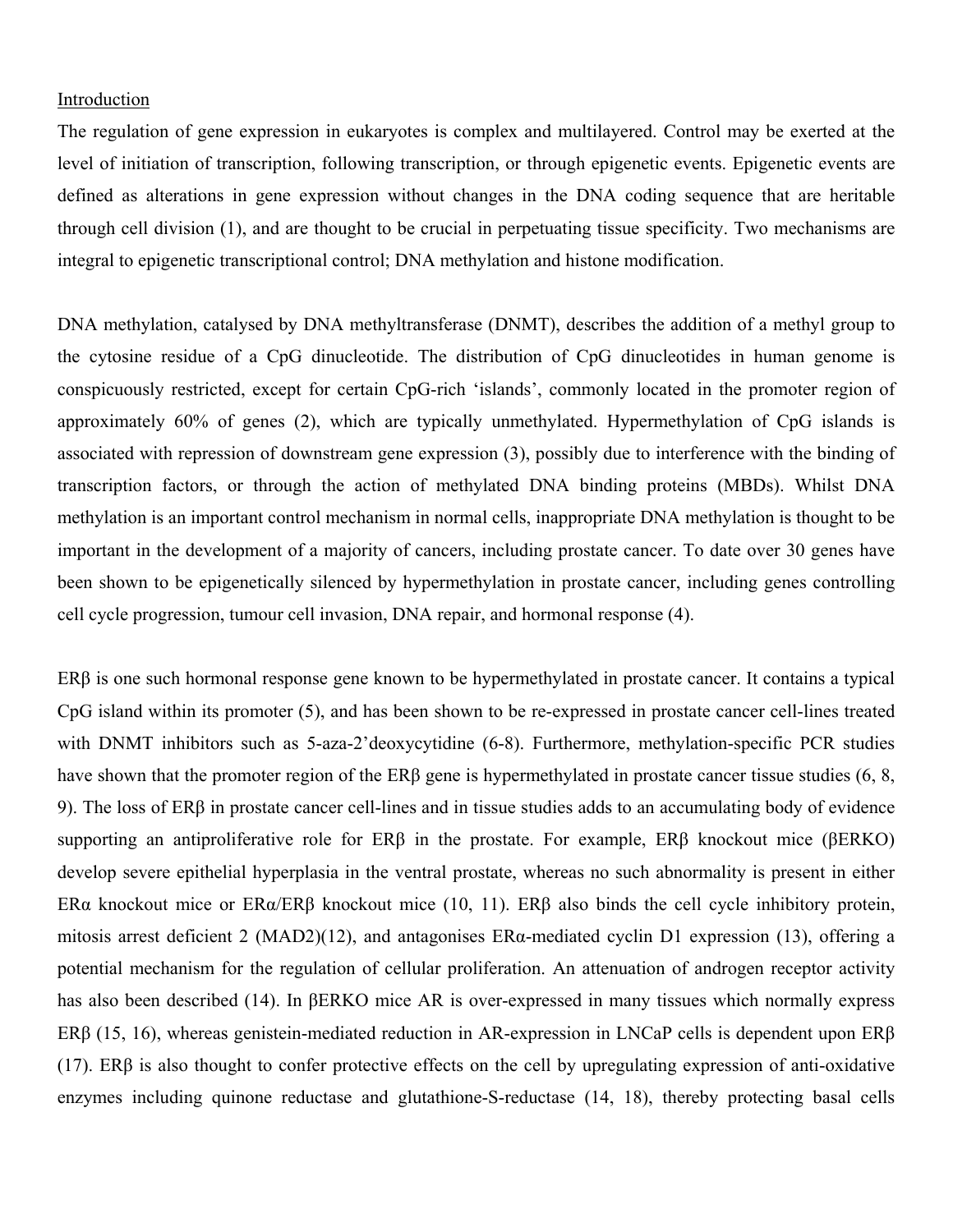against oxidative damage, known to be a risk factor in neoplastic transformation. As the basal layer is thought to harbour progenitor cell populations responsible for cancer initiation and progression (19), and is also the site of strongest staining for ERβ (20, 21), it is possible ERβ exists to counter the proliferative and pro-oxidant actions of both ERα and AR. ERβ thus represents a potential novel target for therapeutic intervention in prostate cancer.

The second mechanism of epigenetic transcriptional control results from histone modifications. Histones form the core around which double-stranded DNA is coiled to form a nucleosome. They are subject to a number of post-translational protein modifications, including acetylation, methylation, phosphorylation, and ubiquitination (22). Histone acetylation is associated with transcription activation, whereas deacetylation, catalysed by a family of histone deacetylases (HDACs), is associated with transcriptional silencing. Dysregulated epigenetic control of gene expression by histone modification is thought to be important in the development of a number of cancers, including prostate cancer (4). Typical abnormal findings in cancer cells include increased histone deacetylase activity (23) and associated transcriptional silencing of selected constitutive genes, including insulin-like factor growth factor-binding protein 3 (24) tissue inhibitor of matrix metalloproteinase (25), and carboxypeptidase A3 (26). To our knowledge there have been no reports to date documenting a similar effect on ERβ expression in prostate cancer cells.

Although histone modification and DNA methylation are both independent processes, they are also integrally linked (27). For example DNA methyltransferases are known to independently recruit histone deacetylases, leading to histone deacetylation and transcriptional repression (28, 29). In addition, MBDs can independently recruit HDACs to the site of DNA methylation (3, 30). A number of *in vitro* studies have demonstrated that DNA methylation and histone deacetylation may co-operate to repress gene transcription (31-33). In addition, the combination of HDAC and DNMT inhibition has also been shown to induce apoptosis, differentiation and/or cell growth arrest in human lung, breast, thoracic, leukemia and colon cancer cell-lines (34). To our knowledge there have been no reports to date documenting the effects of combination therapy in prostate cancer cell-lines.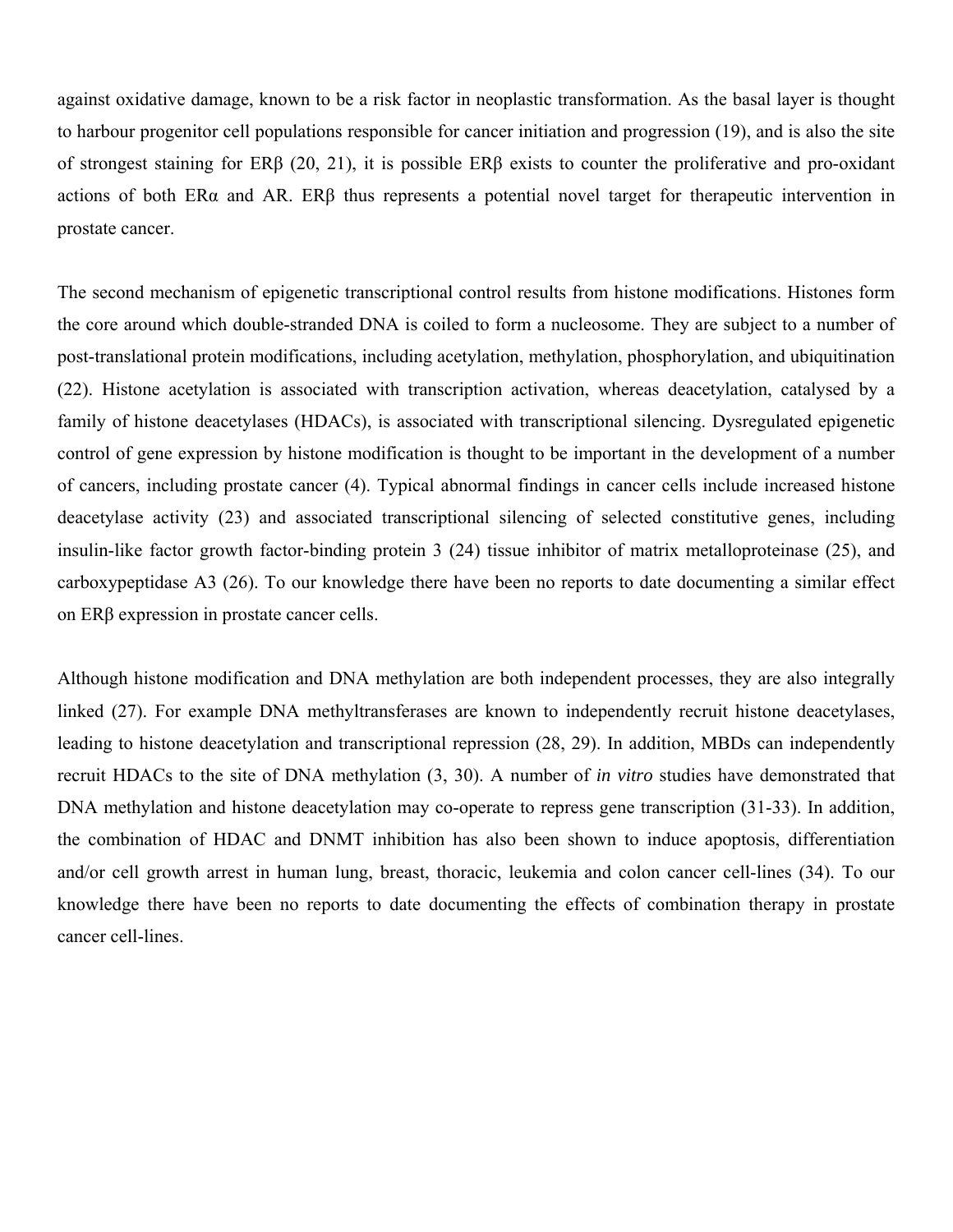#### Methods

#### Cell-culture

DU-145, LNCaP, and PC-3 prostate cancer cell-lines were purchased from the American Type Culture Collection (ATCC). DU-145 cells were grown in Dulbecco's Modified Eagle's Medium (Cambrex Bioscience Ltd.), LNCaP cells were grown in RPMI 1640 Medium (Cambrex) and PC-3 cells were grown in Nutrient Mixture F-12 Ham medium (Sigma-Aldrich Company Ltd.). All cells were grown in media supplemented with 10% foetal calf serum (Cambrex) and 2 mM L-glutamine, and were incubated at 37°C in an atmosphere containing  $5\%$  CO<sub>2</sub>.

### Cell-culture treatment with TSA and 5-AZAC

Following optimisation, prostate cancer cells were pre-treated with the DNMT inhibitor 5'-aza-2' deoxycytidine (5-AZAC), followed by the addition of the HDAC inhibitor trichostatin A (TSA). On day 0, equal numbers of cells were seeded into 16 identical culture vessels (flasks or wells). For 25 cm<sup>2</sup> culture flasks  $1 \times 10^5$  cells were seeded in 10 mls of media; for 96-well plates, 2000 cells were seeded in 100 µl of media per well. Cells were allowed to seed overnight. The following day (day 1) quadruplicates were assigned to control, TSA only, 5-AZAC only, and TSA and 5-AZAC (T&A) treatment groups. 5-AZAC (Sigma-Aldrich) dissolved in Dulbecco's Phosphate Buffered Saline (DPBS, Cambrex) was added to 5-AZAC and T&A assigned flasks at a final working concentration of 8.8 μM. An equivalent volume of DPBS was added to control and TSA flasks. Flasks were left for 72 hours. After 72 hours (day 4) trichostatin A (Sigma-Aldrich) dissolved in ethanol was added to TSA and T&A assigned flasks at a final working concentration of 300 nM. An equal volume of ethanol was added to control and 5-AZAC flasks. After a further 24 hours (day 5) cells were harvested for RNA/protein extraction, or used for cell proliferation/apoptosis assays.

### Tritiated thymidine proliferation assay

[<sup>3</sup>H]-thymidine (Amersham Biosciences UK Ltd.) was added to cells grown in a 96-well plate at a final concentration of 0.037 MBq/ml 16 to 18 hours prior to cell harvesting. Cells were harvested onto a 96-well Unifilter™ GF/C microplate (Perkin Elmer UK Ltd.) and the plate was left to dry for 1 hour at 37 °C. 40 μl of Microscint-O<sup>™</sup> scintillin (Perkin Elmer) was added to each well and the plates were counted on a TopCount NXT™ microplate scintillometer.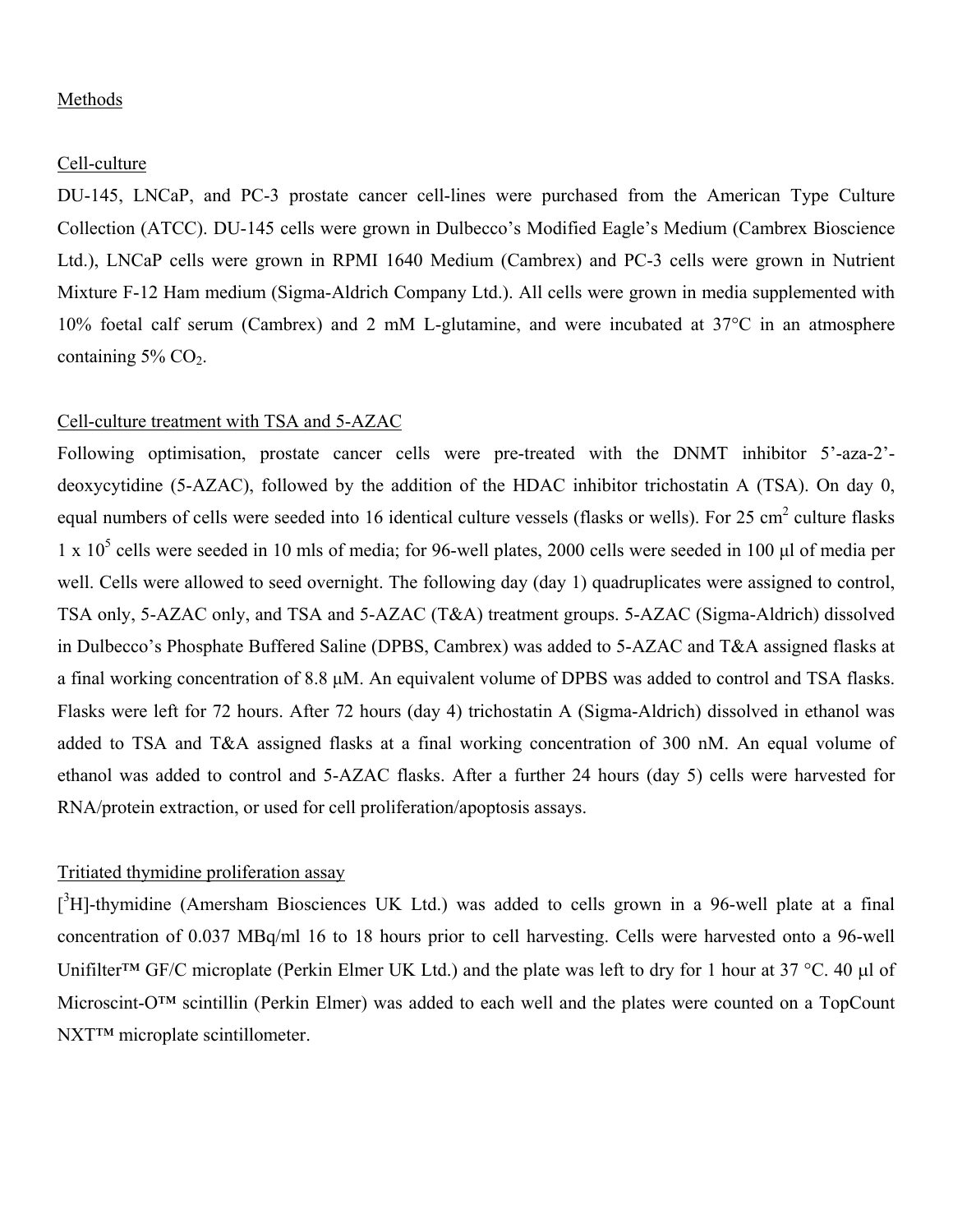#### Cytotoxicity, cell-viability and apoptosis assays

The Toxilight<sup>™</sup> cytotoxicity assay (Cambrex) detects adenylate kinase, which leaks from cells in the terminal stages of cell death. The Vialight™ Plus assay (Cambrex) measures abundance of cellular adenosine triphosphate (ATP), which is a marker for cell viability. The Caspase-Glo™ 3/7 apoptosis assay (Promega UK Ltd.) measures levels of caspases 3 and 7, which are key effectors of apoptosis in humans. Cells were grown in white-walled, clear-bottomed 96-well tissue culture plates (Lumitrac™ 200, Jencons Scientific Ltd.) to reduce light contamination between wells. Quadruplicate blank wells were included containing assay reagent, vehicle, and cell-culture medium without cells to control for background luminescence. For the Toxilight™ assay, a further set of control quadruplicates was incorporated to assess luminescence following 100% lysis using the ToxiLight™ 100% Lysis Reagent Set. Following addition of respective Toxilight™ and Vialight™ reagents, bioluminescence was measured after 5 mins on a PlateLumino™ luminometer (Stratec Biomedical Systems). For apoptosis assays Caspase-Glo™ reagents were mixed and added to the microplate, agitated for 30s, wrapped in foil and incubated at room temperature for 90 mins before determination of luminescence. Relative luminescence (RLU) was expressed as average assay luminescence minus average background fluorescence.

#### RNA isolation and reverse transcription (RT)

An RNeasy<sup>™</sup> Mini Kit (Qiagen Ltd.) was used to isolate RNA from cell-lines for real-time RT-PCR. Prior to RNA extraction, cell lysates were homogenised using a QIAshredder™ (Qiagen), centrifuged at 14,000g for 2 mins. The homogenate was added to an RNeasy<sup>®</sup> spin column and the protocol for animal tissues was followed, including an on-column RNase-free DNase step (Qiagen). Isolated RNA was reverse transcribed as follows: 2 µg of RNA was added to an Eppendorf tube along with 0.5 µg of oligo( $dT$ )<sub>15</sub> primer (Promega). The tube was heated at 70°C for 5 minutes and immediately placed on ice. 5 µl M-MLV 5x reaction buffer, 1 µl dNTPs (12.5 mM, Bioline Ltd.), 25 units RNasin® ribonuclease inhibitor (Promega), and 200 units M-MLV reverse transcriptase (Promega) was added along with RNase-free water (Sigma-Aldrich) to a final volume of 25 µl. The contents of the tube were mixed gently and incubated at 39ºC for 80 minutes, following which the tube was heated at 95°C for 5 mins to inactivate the reverse transcriptase.

#### Real-time RT-PCR

Real-time RT-PCR reactions were performed on an Mx4000 Quantitative PCR System (Stratagene Inc.). Prior to thermocycling total cDNA concentration of standards and specimens was determined using a NanoDrop® ND-1000 UV spectrophotometer (Nanodrop Technologies). Thermocycling was done in 0.2 ml optical PCR strip tubes containing 12.5 μl of QuantiTect™ SYBR<sup>®</sup> green master mix (Qiagen), 2 μl of gene-specific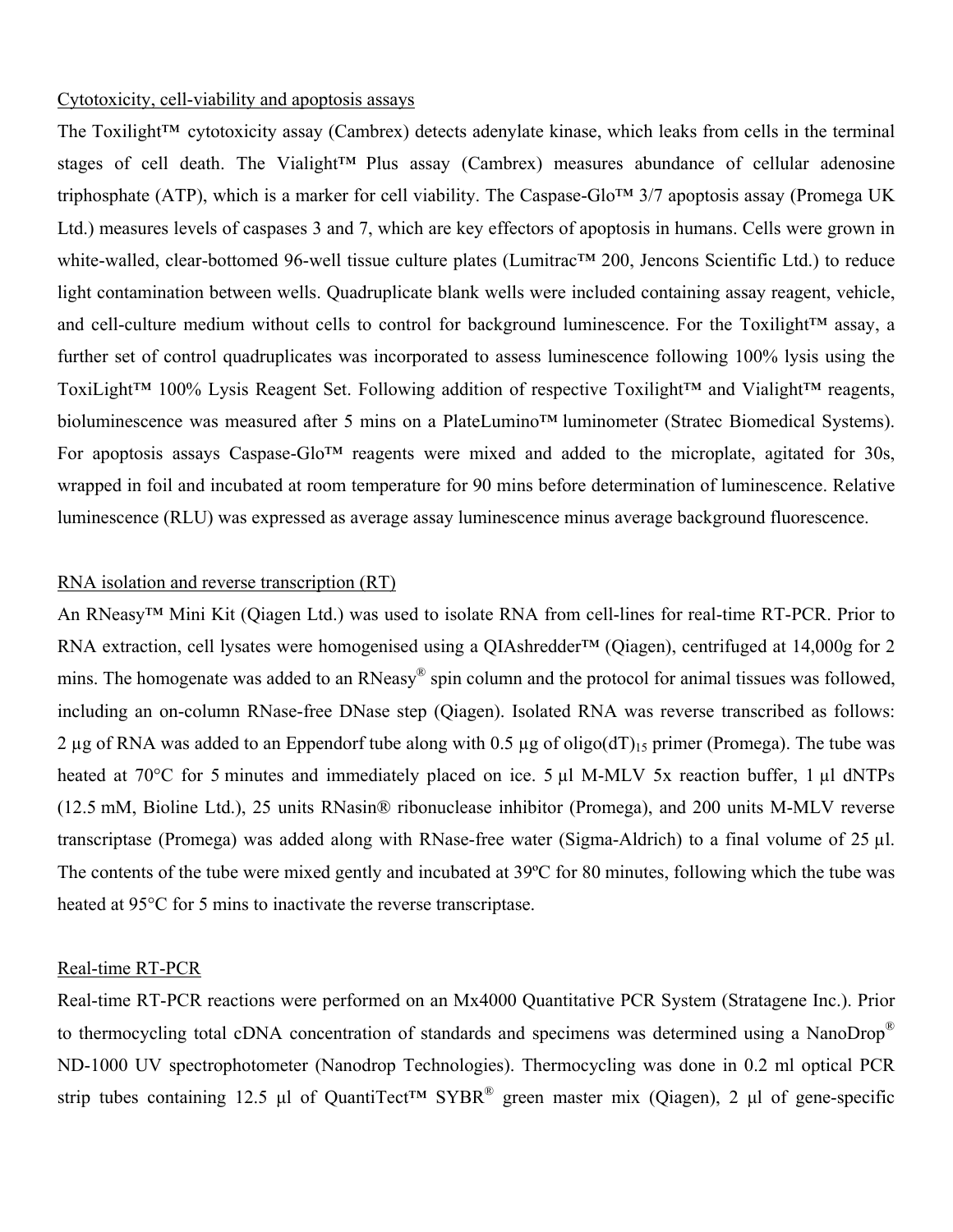forward and reverse primers, and 8.5 μl of RNase-free water (Qiagen), to which 2 μl of template cDNA was added. Each specimen assay was performed in duplicate. Common PCR reaction conditions were as follows: 94°C for 5 mins; 95°C for 30 s; *n* °C for 30 s; 72°C for 30 s: cycling through denaturation, annealing and extension for *x* cycles; 72°C for 5mins. Gene-specific primer sequences, annealing temperatures (*n*) and cycle numbers (*x*) are shown in Table 1. All primers were designed for real time RT-PCR, and all except ribosome h18S were intron-spanning. Two housekeeping genes were used; ribosome h18S (h18S) and glucose-6 phosphate dehydrogenase (GAPDH). Mean specimen starting template RNA concentration was determined from constructed calibration curves. Derived target gene expression was normalised by expression relative to individual housekeeping gene expression.

#### SDS-PAGE and Western Blotting

Protein lysates were obtained using standard techniques. 30 mg of reduced protein sample was loaded into each well of a 10% polyacrylamide gel and submerged in SDS running buffer. Electrophoresis was performed at 100V for approximately 90 mins. Proteins were transferred onto a nitrocellulose membrane over 45 minutes at 13V. After overnight incubation in 5% milk protein/TBS-Tween (TBST), either 1:1000 monoclonal mouse anti-α-tubulin antibody (T6199, Sigma-Aldrich) or 1:1000 polyclonal goat anti-ERβ antibody (sc-6820, Santa Cruz Biotechnologies, Inc.) was added to one of duplicate membranes containing specimen samples and incubated for 3 hours at room temperature. Appropriate secondary antibodies (DakoCytomation Ltd.) were added at a dilution of 1:1000 in 5% milk protein/TBST and incubated for 2 hours at room temperature. Protein expression was determined using the ECL™ Western Blotting Detection Kit (Amersham).

#### Statistical analyses

All statistical analyses were performed using SPSS statistical software (version 11.5, SPSS Inc.) Where continuous data was normally distributed, means were compared by independent samples t-test. Nonparametric continuous data was analysed using the Mann-Whitney U test. Correlation between two continuously distributed variables was assessed using logistic regression for parametric data and Spearman's correlation coefficient for non-parametric data.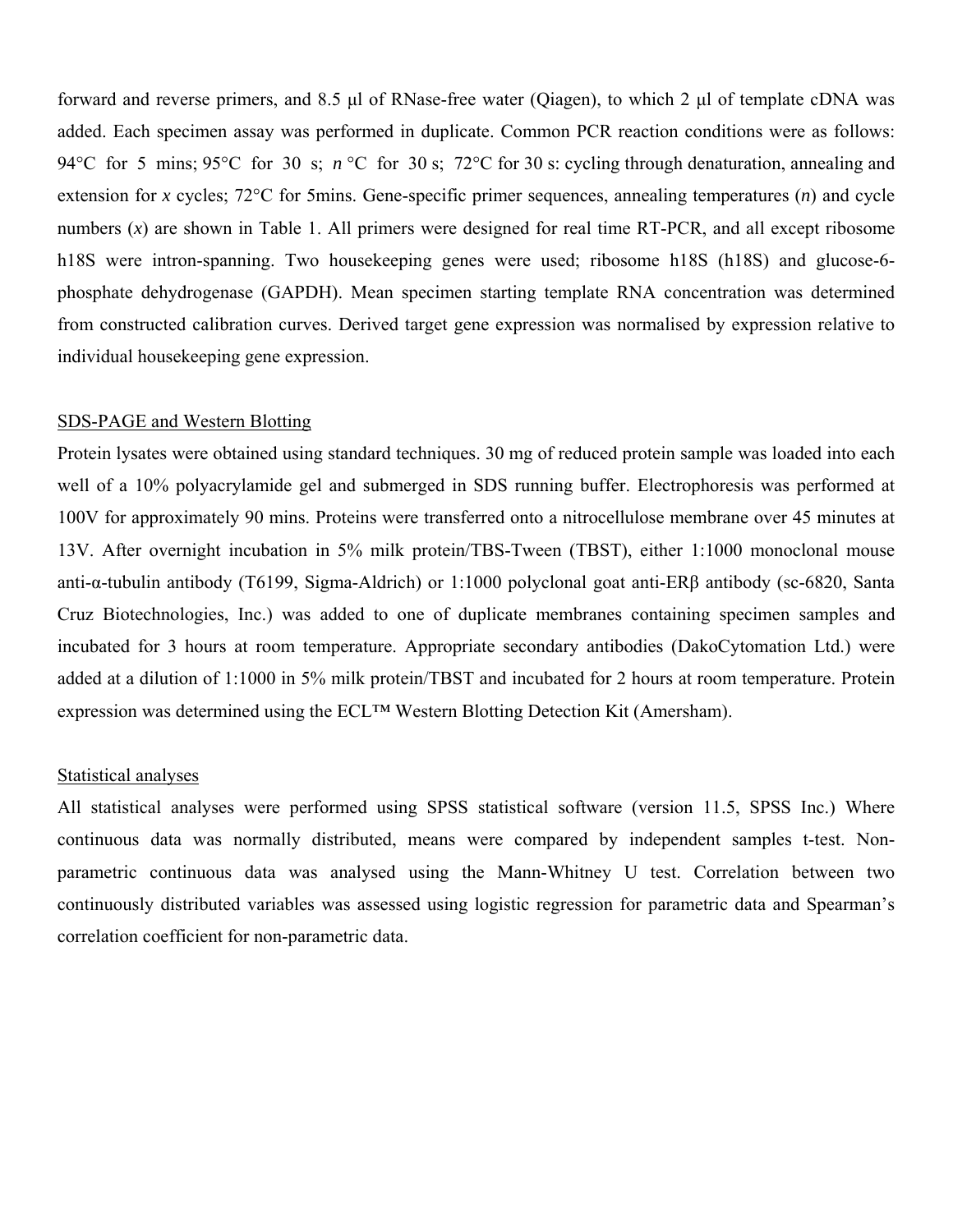### Results

# DNA demethylation and HDAC inhibition is associated with reduced proliferation, increased cell death and apoptosis in prostate cancer cell-lines

Proliferation following treatment of DU-145, LNCaP and PC-3 cells with 5-AZAC and TSA was determined by tritiated thymidine proliferation assay. The results are shown in Fig. 1. TSA and 5-AZAC were independently associated with reductions in cell proliferation when compared with the control group in all three prostate cancer cell-lines. Of the two drugs 5-AZAC was more potent in inhibiting cell-proliferation in all celllines tested. Co-treatment with TSA and 5-AZAC was associated with values for cell proliferation which were significantly reduced compared with those obtained for TSA treatment or 5-AZAC treatment alone (p<0.001 for DU-145 and LNCaP;  $p<0.05$  for PC-3) indicating a synergistic effect for co-administration.

Reduced cell proliferation following drug treatment results from either an inhibition of cell growth/division, cell death, or a combination of the two mechanisms. We used the complementary Vialight<sup>®</sup> and Toxilight<sup>®</sup> assays to assess the degree of cell viability and cell toxicity respectively in prostate cancer lines treated with TSA and 5-AZAC. The results are shown in Fig. 2. In all cell-lines TSA and 5-AZAC were independently associated with reduced cell viability compared with the control group. In PC-3 cells, 5-AZAC treatment was associated with a significantly greater reduction in cell viability than was seen for TSA treatment (p<0.001). There was no significant difference between the drugs in either DU-145 or LNCaP cells. For all cell-lines cotreatment was associated with significantly reduced cell viability compared with the more effective single-agent treatment (p<0.0001 for DU-145 and LNCaP cells; p<0.001 for PC-3 cells). In terms of magnitude of effect, when compared with the control group, co-treatment was associated with mean reductions in cell viability of 93.3%, 82.3%, and 68.0% for DU-145, LNCaP, and PC-3 cells respectively.

Reduced cell viability usually implies cell death. Toxilight<sup>®</sup> assays confirmed a broadly reciprocal relationship between cell viability and cell death for all cell-lines. In LNCaP and PC-3 cell-lines co-treatment with TSA and 5-AZAC was associated with significant increases in cell death compared with the more effective single agent (p<0.001 each). Interestingly in DU-145 cells co-treatment did not produce any additional cytotoxic effect over TSA treatment alone. The reasons for this are unclear. Cytotoxicity was greatest in AR-positive LNCaP cells. When assessed relative to 100% lysis, co-treatment in LNCaP cells was associated with mean cell death of 84.7%, compared with 33.1% and 47.8% for DU-145 and PC-3 cells respectively. The similar values obtained for reduced cell viability and increased cell death in LNCaP cells suggest that the reduced proliferation seen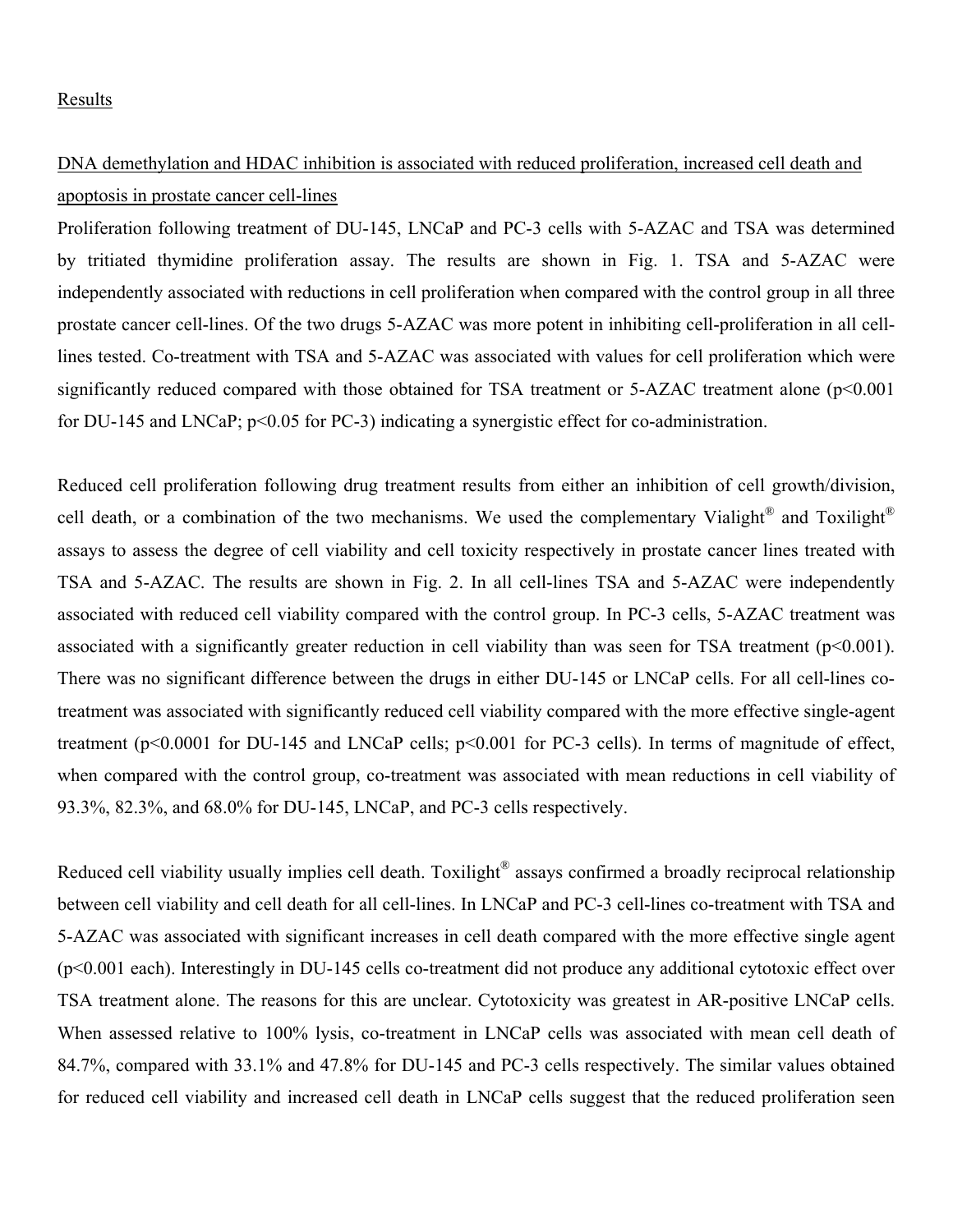with co-treatment is primarily a function of cell-death. In DU-145 and PC-3 cells however the values are less concordant, suggesting that impaired growth *and* cytotoxicity contribute to reduced proliferation.

Visual inspection of cells following drug treatment showed that in addition to reduced numbers, cells changed morphology, particularly following co-administration of both drugs. Typical changes included cell membrane cell shrinkage and membrane blebbing, consistent with apoptosis. Changes were most marked in LNCaP cells (Fig. 3). This initial impression was confirmed by caspase 3/7 apoptosis assay. As shown in Fig. 4, treatment with TSA and 5-AZAC was associated with increases in mean caspase 3/7 activation when compared with control cells in DU-145, LNCaP and PC-3 cells; for TSA treatment the differences were significant in DU-145 and LNCaP cells  $(p<0.001)$ ; for 5-AZAC treatment the differences were significant in all three cell-lines (p<0.001). As was seen for the cytotoxicity assays, co-treatment did not produce an additional apoptotic effect in DU-145 cells when compared with TSA treatment alone. In LNCaP and PC-3 cells however, co-treatment was associated with significant increases in apoptotic activity compared with the more effective single agent (p<0.001 for LNCaP and PC-3). The greatest magnitude of response following co-treatment was again seen in LNCaP cells. When compared with the control group, co-treatment induced an 11.5-fold increase in apoptotic activity in LNCaP cells, compared with 7.5-fold and 1.5-fold increases in DU-145 and PC-3 cells respectively.

DNA demethylation and HDAC inhibition is associated with re-expresssion of ERβ in prostate cancer cell-lines Ribosome h18S-normalised gene expression for ERβ, AR, ERα, PSA and PGR is shown in Fig. 5. Very similar results were obtained for the GAPDH housekeeping gene (data not shown). This finding, along with the demonstration of strong positive correlations between ERα and ERα-dependent PGR (p<0.001), and AR and AR-dependent PSA  $(p<0.001)$ , supports the validity of obtained results.

Co-treatment was associated with ERβ re-expression in all cell-lines tested. When compared with the control group however, results were non-significant in PC-3 and DU-145 cells, although in the latter case the results just failed to achieve statistical significance  $(p=0.06)$ . The results were significant in androgen-responsive LNCaP cells (p<0.05). Interestingly, 5-AZAC treatment failed to cause re-expression of ERβ in this cell-line suggesting that chromatin remodelling and not DNA methylation was the primary mechanism of gene silencing. However, co-treatment did increase ERβ expression over TSA treatment alone, suggesting an additional co-stimulatory effect of 5-AZAC. Similar results are seen for ERβ protein expression (Fig 6). Allowing for unavoidable low level non-specific contamination, clearly identifiable in the secondary-only lane, TSA treatment and to a lesser extent 5-AZAC treatment were associated with a re-expression of ERβ protein.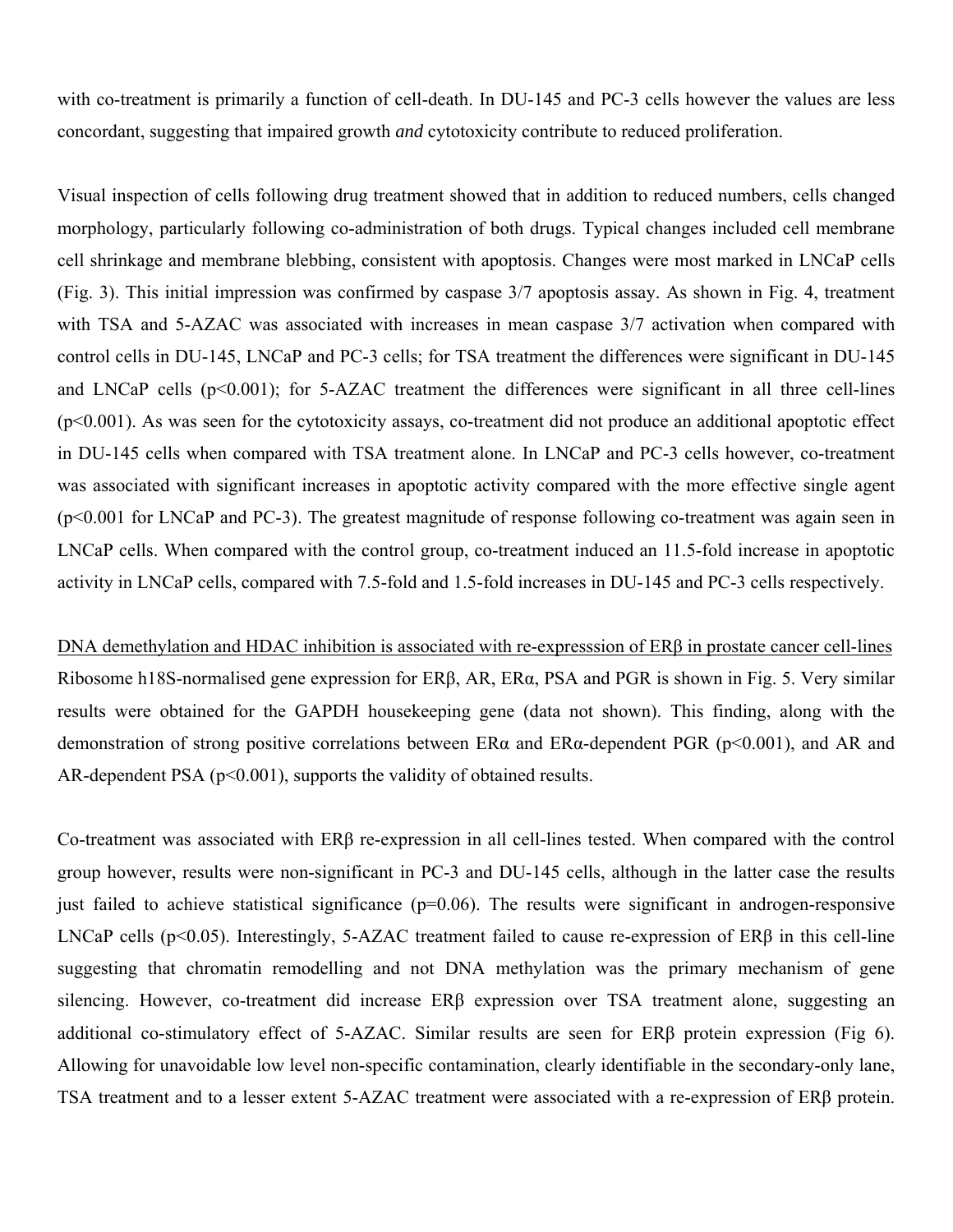As seen with ERβ gene expression, combination therapy was associated with the most marked re-expression of ERβ protein.

The results obtained for androgen receptor were intriguing. In the androgen-independent AR-negative DU-145 and PC-3 cell-lines, co-treatment with TSA and AZAC caused a marked re-expression of AR which achieved significance in the DU-145 cell-line ( $p<0.01$ ). Very little re-expression of AR was seen following single treatment with either TSA or 5-AZAC. In contrast, TSA treatment induced a *reduction* in AR expression in LNCaP cells lines without any additional additive effect following 5-AZAC administration. Whilst the results for AR did not achieve statistical significance, results for androgen-dependent PSA – which exactly mirrored those of AR – were significant (p<0.001). There initially appeared to be a reciprocal relationship in ER $\beta$  and AR expression. However, pairwise correlation analyses failed to identify a significant relationship between the genes.

The expression of ERα following co-treatment with TSA and 5-AZAC was very similar to that of ERβ. LNCaP cells, TSA was more effective than 5-AZAC in causing ERα re-expression. Co-treatment with the drugs produced the most marked effect. Levels of ERα-dependent PGR were also re-expressed following cotreatment and closely mirrored those of ERα. Pairwise correlation analyses confirmed a strong positive association between the genes  $(p<0.001)$ .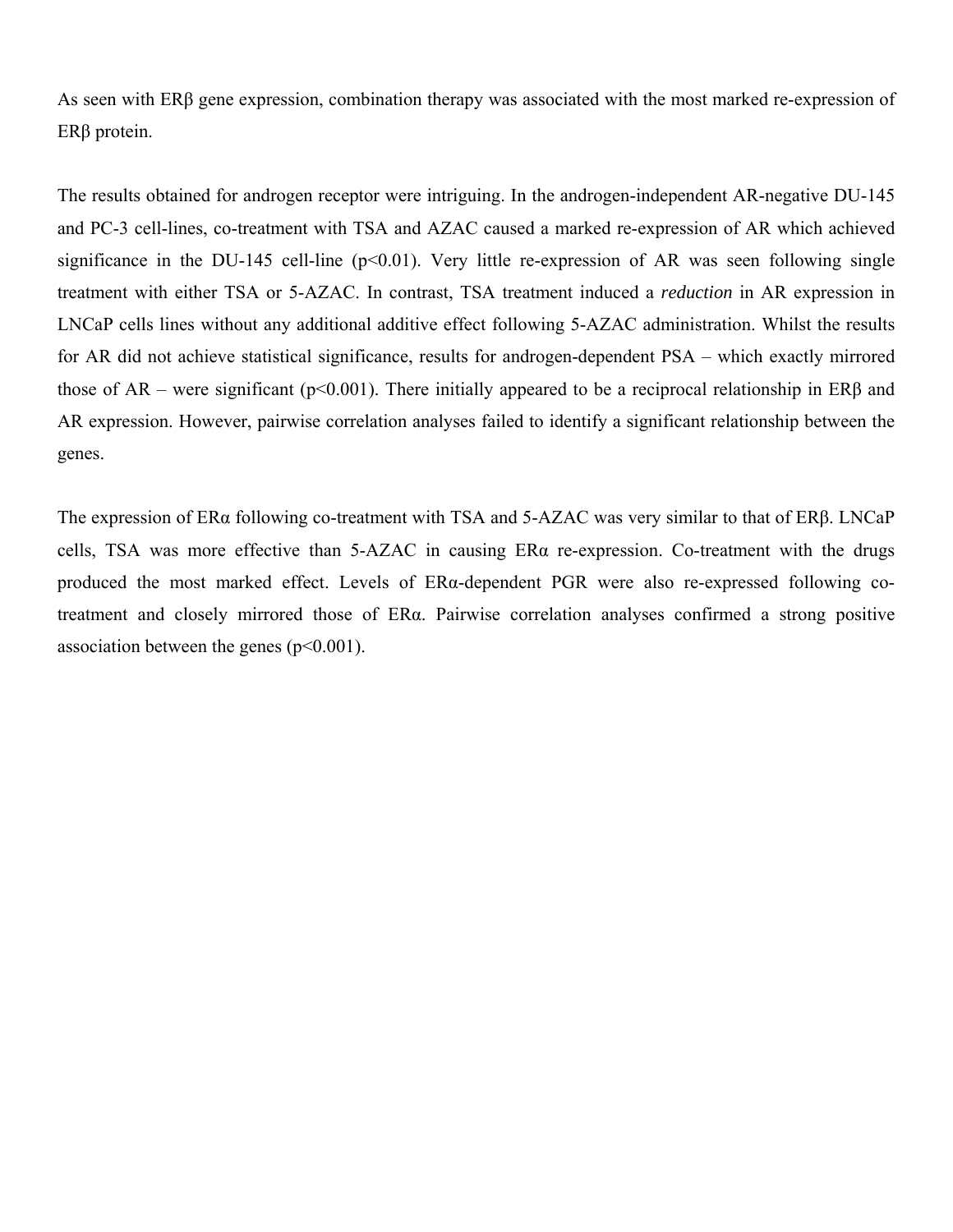#### Discussion

A number of studies have reported reductions in cell proliferation and apoptosis in prostate cancer cell-lines treated with HDAC inhibitors (25, 35-39). Fronsdal et al investigated the response of DU-145 LNCaP and PC3 cells to a number of HDAC inhibitors, including trichostatin A. Treatment with 100 nM TSA resulted in approximate increases cell death of 10% over control cells in DU-145 and LNCaP cells. PC-3 cells however were largely resistant to HDAC treatment. In this study TSA treatment with 300 nM TSA produced a larger increase in cell death in DU-145 cells (~28%), with a similar increase in LNCaP cells (~10%), whilst PC-3 cells were also found to be generally resistant. The reasons for the differences are unclear, but may relate to different cell-culture conditions, treatment regimens, and drug vehicles used. Fronsdal's group also used the relatively inaccurate trypan blue exclusion assay to determine cell death rates, whereas we utilised a highly sensitive bioluminescent method. Whilst a small number of studies have reported inhibited cell proliferation and induction of apoptosis in prostate cancer cell-lines following 5-AZAC treatment (40), the majority report changes in gene expression associated with demethylation without mention of major effects on cell proliferation. The drug dosage used in this study approximates that associated with altered gene expression, yet in this study 5-AZAC administration was associated with significantly reduced proliferation in all cell-lines when compared with controls. Interestingly, relatively modest cytotoxicity (<7.5%) and apoptotic activity was observed in the 5-AZAC treatment group, suggesting that 5-AZAC mediated changes in gene expression reduce cellular proliferation by impairing cell growth and division rather than by initiating apoptosis. This is in contrast to the study by Pulukuri et al who identified activation of  $p53$  and  $p21^{WAF1/CIP}$  and subsequent marked upregulation in apoptosis following treatment of LNCaP cells with 5-AZAC.

The combination of HDAC and DNMT inhibition has been shown to induce apoptosis, differentiation and/or cell growth arrest in human lung, breast, thoracic, leukaemia and colon cancer cell-lines (34), but to date no studies have identified a similar relationship in prostate cancer cell-lines. In the data presented herein it is shown for the first time that co-treatment with TSA and 5-AZAC inhibits cell growth and induces apoptosis of prostate cancer cells. In androgen-dependent LNCaP cells a truly *synergistic* effect was identified, particularly for apoptosis, whereas for androgen-independent DU-145 and PC-3 cells the effects were *additive*. The findings suggest that combination treatment may have a role in the treatment of advanced prostate cancer, particularly as recent clinical trials of 5-AZAC (also known as decitabine) in metastatic prostate cancer have been disappointing (41, 42). In a phase II study reported by Thibault et al, only 2 of 12 men with androgen independent metastatic prostate cancer treated with decitabine developed a clinical response leading to delayed progression. The authors concluded that the low-dose decitabine regime was well-tolerated with a modest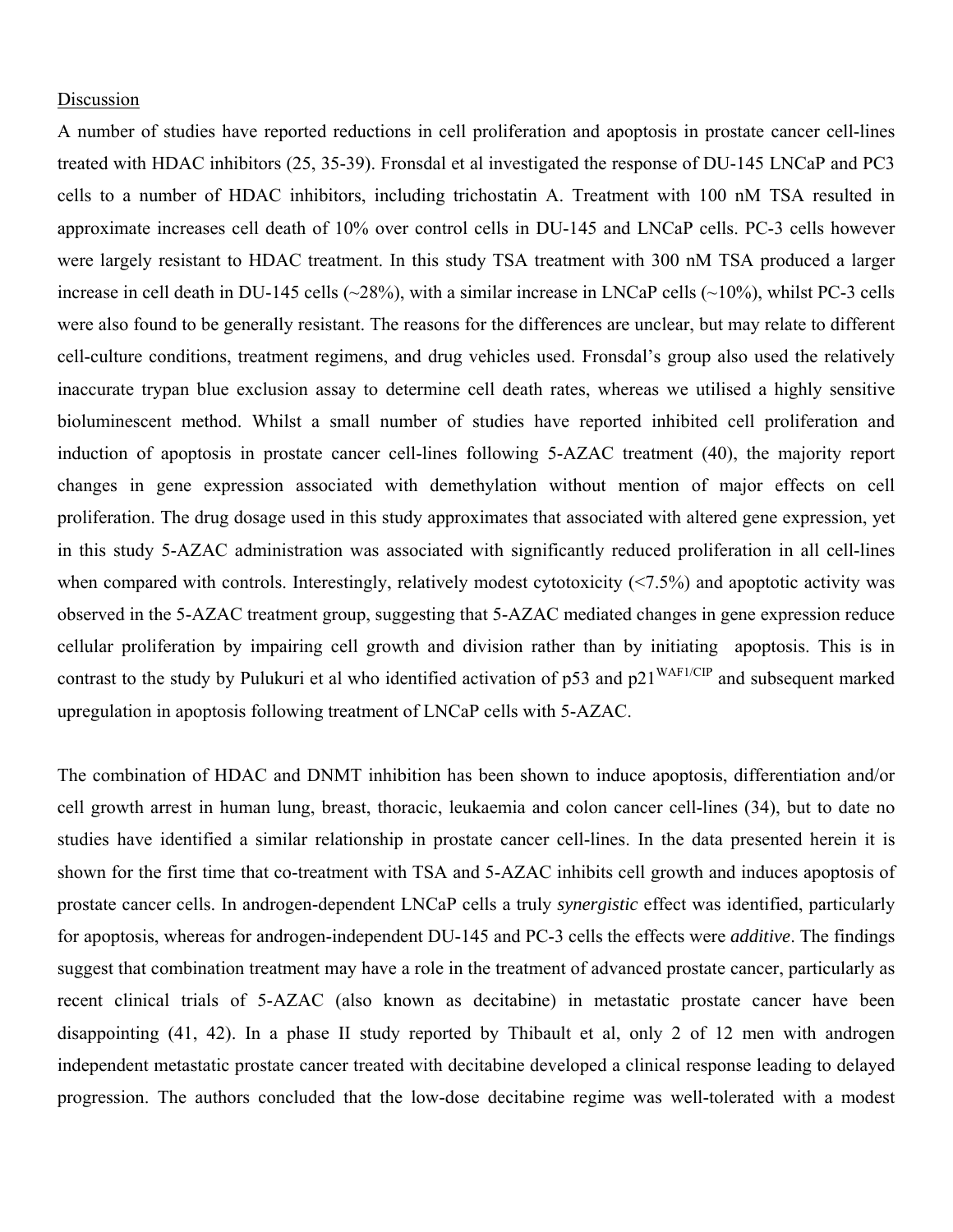clinical activity. Although a number of HDAC inhibitors have shown promising antitumour activity in animal models of prostate cancer (36, 43, 44), as yet there are no published clinical trials in humans. A number of phase I trials have however reported good clinical efficacy and a favourable side-effect profile for HDAC inhibitors in a range of other solid and haematological malignancies (45). It is thus tempting to speculate that combination therapy with HDAC and DNMT inhibitors may improve response rates in prostate cancer over that seen with DNMT inhibitors alone.

In addition to reduced cell proliferation and induction of apoptosis, we have been shown that combination therapy with TSA and 5-AZAC upregulates the expression of ERβ mRNA and protein in prostate cancer celllines. In all cell-lines assessed there was a *synergistic* effect of combination therapy, which achieved statistical significance in LNCaP cells. It therefore seems likely that histone acetylation and DNA methylation co-operate to epigenetically silence ERβ in prostate cancer. Although we cannot definitively state this to be true without assessing histone acetylation status and DNA methylation status of the ERβ promoter before and after cotreatment, the observation of similar effects in other studies suggest that this is likely to be the case (34). This finding contributes to the accumulating data identifying layering of epigenetic silencing in prostate cancer. Cameron et al first reported an additive effect for HDAC and DNMT inhibitors in the re-expression of a number of genes silenced in colon cancer, including TIMP3 (31). Since then multiple studies have identified a similar relationship for a variety of genes in breast cancer (46-48), lung cancer (49), lymphosarcoma (50) and prostate cancer (32, 33). Interestingly in the study by Nakayama, co-treatment with TSA and all-trans retinoic acid after treatment with 5-AZAC resulted in re-expression of androgen receptor in DU-145 cells, which corroborates the results presented in this study.

Although ERβ is thought to have anti-proliferative actions in the prostate, the reduced proliferation and apoptosis seen with co-treatment in this study is unlikely to be due to ERβ re-expression alone, given the tendency of HDAC and DNMT inhibitors to preferentially release tumour suppressor and pro-apoptotic genes from epigenetic silencing. The finding does however warrant further investigation. Recent evidence also suggests that upregulation of ERβ may act to inhibit migration of prostate cancer cells. Guerini et al have shown that stimulation of ERβ with the androgen derative 5alpha-androstane-3beta,17beta-diol (3betaAdiol) results in an inhibition of prostate cancer cell migration (51). The mechanism of action is thought to involve upregulation of E-cadherin expression. Thus upregulation of ERβ expression following DNMT and HDAC inhibition may therefore provide a target for subsequent ligand activation with 3beta-Adiol. A number of studies have also identified novel therapeutic agents which target ERβ in prostate cancer and are reported to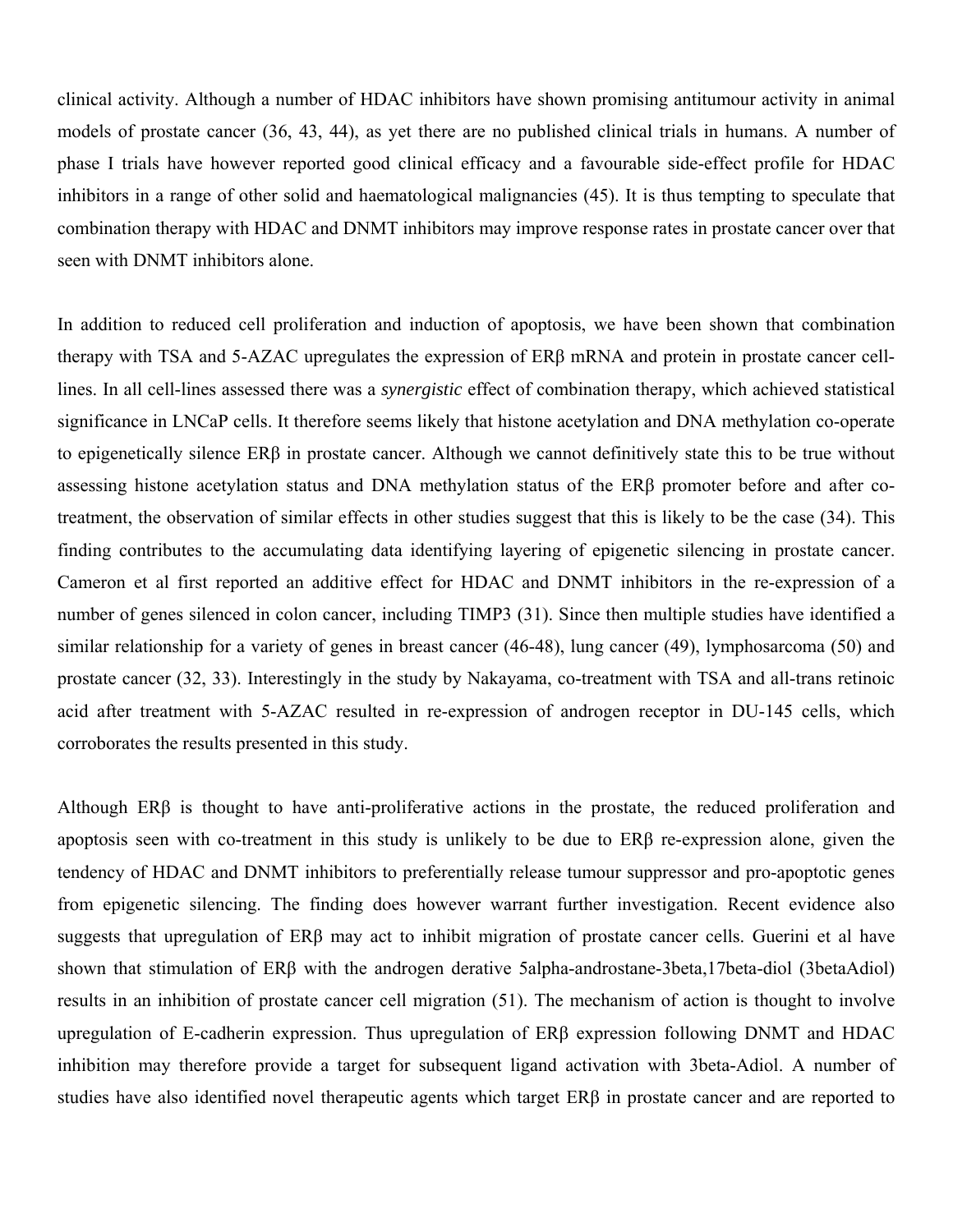induce apoptosis in prostate cancer cell-lines (17, 52). Thus in a similar way upregulation of ERβ following cotreatment may sensitise prostate cancer cells to subsequent treatment with conventional oestrogens and newer agents such as phytooestrogens and selective oestrogen receptor modulators (SERMs).

The results obtained for androgen receptor are intriguing. In androgen receptor negative DU-145 and PC-3 cells, DNMT and HDAC inhibition was associated with a re-expression of androgen receptor, implying epigenetic silencing in these cell-lines. In androgen-receptor positive LNCaP cells however, co-treatment was associated with a significant reduction in androgen-receptor expression. The mechanism of reduced gene expression following HDAC and DNMT inhibition is unclear. Reduced AR expression was predominantly associated with TSA administration, as shown in Fig. 5, yet HDAC inhibitors – including TSA – are reported to maximise AR expression in LNCaP cells (53). The reason for the discrepancy between our findings and those of Korkmaz are unclear, but may to relate to the latter group's pre-treatment of LNCaP cells with the synthetic androgen R1881 prior to HDAC inhibition (53). It remains possible that the reduced expression of AR observed following co-treatment is dependent upon the upregulation of a putative inhibitor of AR-transcription. Although ERβ has been postulated as an inhibitor of AR function in LNCaP cells, (17), pair-wise analyses failed to confirm the presence of a significant negative correlation between the genes.

Traditionally, AR positive, androgen-reponsive LNCaP cells have been used as a model for androgendependent prostate cancer, whereas AR negative DU-145 and PC-3 cells have been used as a model for androgen-independent disease. However, it is now known that the majority of metastatic deposits of prostate cancer continue to express androgen receptor (54-56), and current theories of androgen independence have focussed on the presence of a functioning androgen receptor (i.e. AR hypersensitivity, promiscuity, amplification etc.) (57). In addition androgen-independent clones of LNCaP (LNCaP-abl and AI:LNCaP) have been developed which are associated with upregulated AR expression and higher levels of AR reporter gene activity, indicating preserved androgen pathway function (58). For these reasons the validity of AR-negative DU-145 and PC-3 cells as a model for androgen-independent disease has been questioned, and it is believed that of the three-cell-lines used in this study, LNCaP represents the most appropriate model for advanced prostate cancer.

The combination of reduced AR expression and upregulated ERβ expression in LNCaP cells following cotreatment suggests conversion to a more favourable phenotype in prostate cancer. ERβ is associated with antiproliferative and potentially anti-migratory actions in prostate cancer cells. Reduced AR expression induced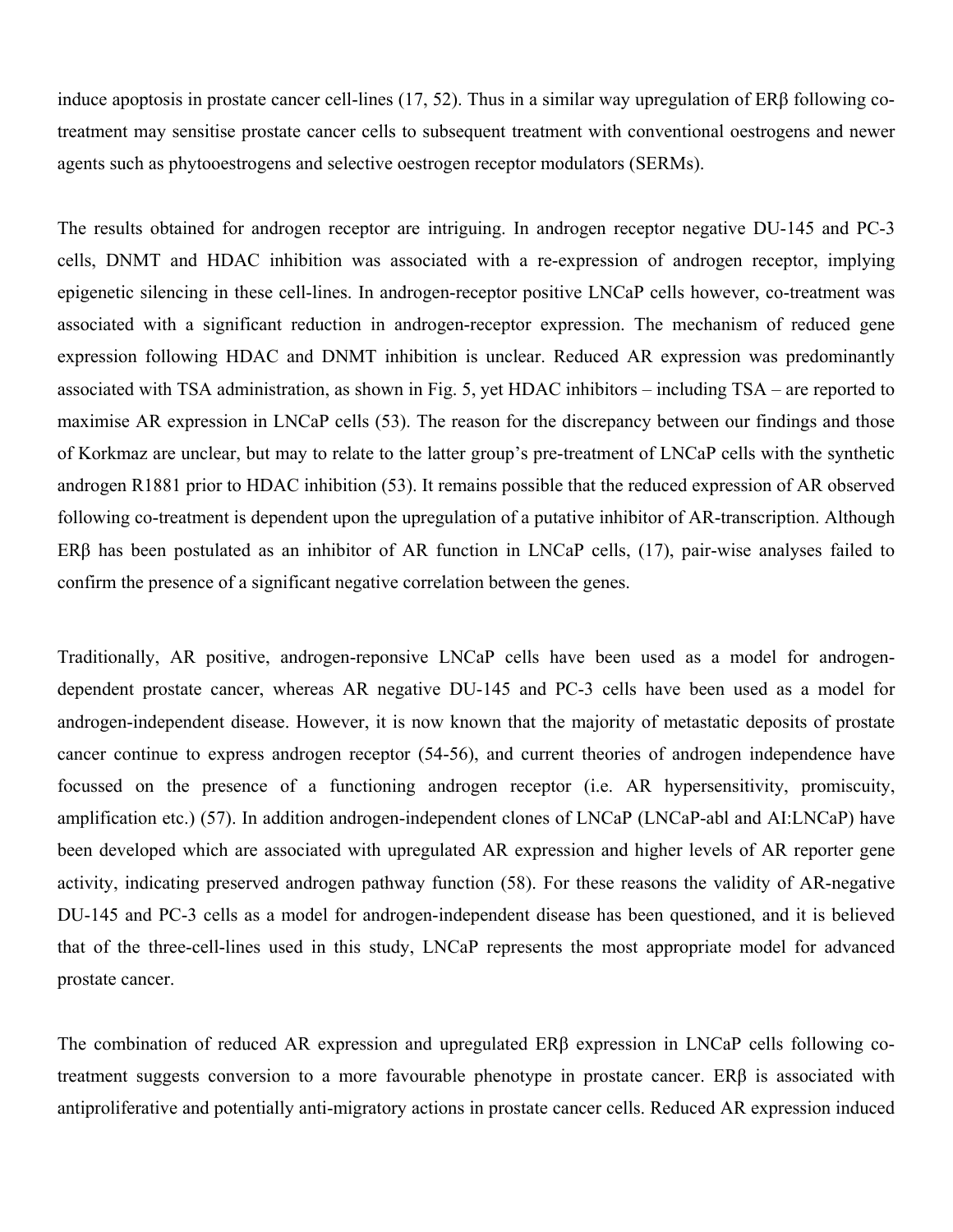by antisense oligonucleotides is also associated with an inhibition of proliferation in LNCaP cells (59). The role of upregulated ERα and PGR expression following co-treatment is less clear. Although ERα is thought to be associated with prostate carcinogenesis the effects of its re-expression in established prostate cancer are unknown. Likewise, although PGR expression is known to be down-regulated in prostate cancer (60, 61), the role of PGR re-expression is similarly undefined. Nevertheless combination therapy with TSA and 5-AZAC induces a spectrum of genotypic changes which are associated with the development of a favourable phenotype, marked reductions in cell proliferation and increased apoptosis in LNCaP cells.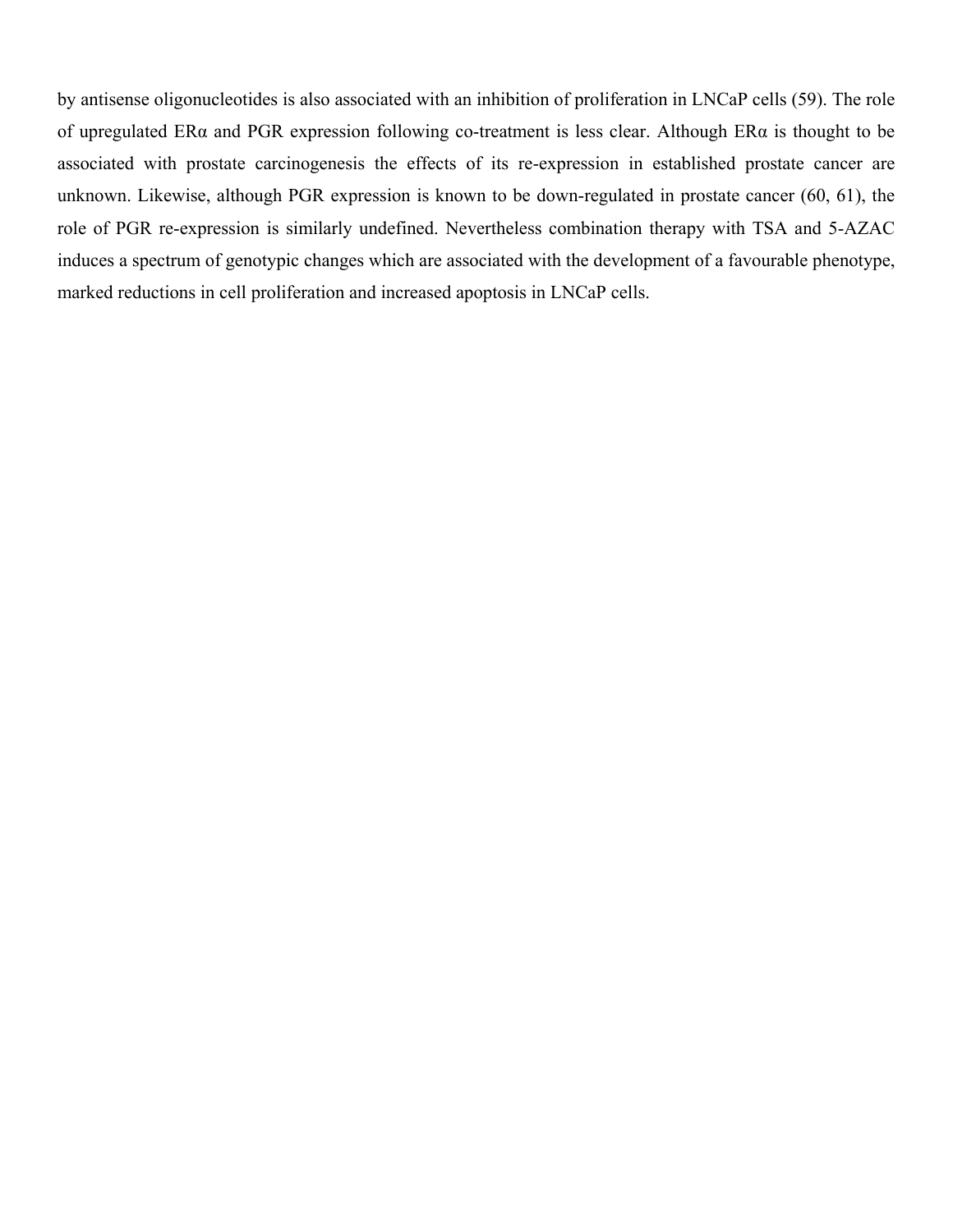## References

- 1. Waddington CH. Gene regulation in higher cells. Science 1969;166(905):639-40.
- 2. Gardiner-Garden M, Frommer M. CpG islands in vertebrate genomes. J Mol Biol 1987;196(2):261-82.
- 3. Jones PA, Baylin SB. The fundamental role of epigenetic events in cancer. Nat Rev Genet 2002;3(6):415-28.
- 4. Li LC, Carroll PR, Dahiya R. Epigenetic changes in prostate cancer: implication for diagnosis and treatment. J Natl Cancer Inst 2005;97(2):103-15.
- 5. Li LC, Yeh CC, Nojima D, Dahiya R. Cloning and characterization of human estrogen receptor beta promoter. Biochem Biophys Res Commun 2000;275(2):682-9.
- 6. Sasaki M, Tanaka Y, Perinchery G, Dharia A, Kotcherguina I, Fujimoto S, et al. Methylation and inactivation of estrogen, progesterone, and androgen receptors in prostate cancer. J Natl Cancer Inst 2002;94(5):384-90.
- 7. Lau KM, LaSpina M, Long J, Ho SM. Expression of estrogen receptor (ER)-alpha and ER-beta in normal and malignant prostatic epithelial cells: regulation by methylation and involvement in growth regulation. Cancer Res 2000;60(12):3175-82.
- 8. Zhu X, Leav I, Leung YK, Wu M, Liu Q, Gao Y, et al. Dynamic regulation of estrogen receptor-beta expression by DNA methylation during prostate cancer development and metastasis. Am J Pathol 2004;164(6):2003-12.
- 9. Nojima D, Li LC, Dharia A, Perinchery G, Ribeiro-Filho L, Yen TS, et al. CpG hypermethylation of the promoter region inactivates the estrogen receptor-beta gene in patients with prostate carcinoma. Cancer 2001;92(8):2076-83.
- 10. Krege JH, Hodgin JB, Couse JF, Enmark E, Warner M, Mahler JF, et al. Generation and reproductive phenotypes of mice lacking estrogen receptor beta. Proc Natl Acad Sci U S A 1998;95(26):15677-82.
- 11. Weihua Z, Makela S, Andersson LC, Salmi S, Saji S, Webster JI, et al. A role for estrogen receptor beta in the regulation of growth of the ventral prostate. Proc Natl Acad Sci U S A 2001;98(11):6330-5.
- 12. Poelzl G, Kasai Y, Mochizuki N, Shaul PW, Brown M, Mendelsohn ME. Specific association of estrogen receptor beta with the cell cycle spindle assembly checkpoint protein, MAD2. Proc Natl Acad Sci U S A 2000;97(6):2836-9.
- 13. Liu MM, Albanese C, Anderson CM, Hilty K, Webb P, Uht RM, et al. Opposing action of estrogen receptors alpha and beta on cyclin D1 gene expression. J Biol Chem 2002;277(27):24353-60.
- 14. Weihua Z, Warner M, Gustafsson JA. Estrogen receptor beta in the prostate. Mol Cell Endocrinol 2002;193(1-2):1-5.
- 15. Cheng G, Weihua Z, Makinen S, Makela S, Saji S, Warner M, et al. A role for the androgen receptor in follicular atresia of estrogen receptor beta knockout mouse ovary. Biol Reprod 2002;66(1):77-84.
- 16. Ogawa S, Chan J, Chester AE, Gustafsson JA, Korach KS, Pfaff DW. Survival of reproductive behaviors in estrogen receptor beta gene-deficient (betaERKO) male and female mice. Proc Natl Acad Sci U S A 1999:96(22):12887-92.
- 17. Bektic J, Berger AP, Pfeil K, Dobler G, Bartsch G, Klocker H. Androgen receptor regulation by physiological concentrations of the isoflavonoid genistein in androgen-dependent LNCaP cells is mediated by estrogen receptor beta. Eur Urol 2004;45(2):245-51; discussion 251.
- 18. Montano MM, Jaiswal AK, Katzenellenbogen BS. Transcriptional regulation of the human quinone reductase gene by antiestrogen-liganded estrogen receptor-alpha and estrogen receptor-beta. J Biol Chem 1998;273(39):25443-9.
- 19. Garraway LA, Lin D, Signoretti S, Waltregny D, Dilks J, Bhattacharya N, et al. Intermediate basal cells of the prostate: in vitro and in vivo characterization. Prostate 2003;55(3):206-18.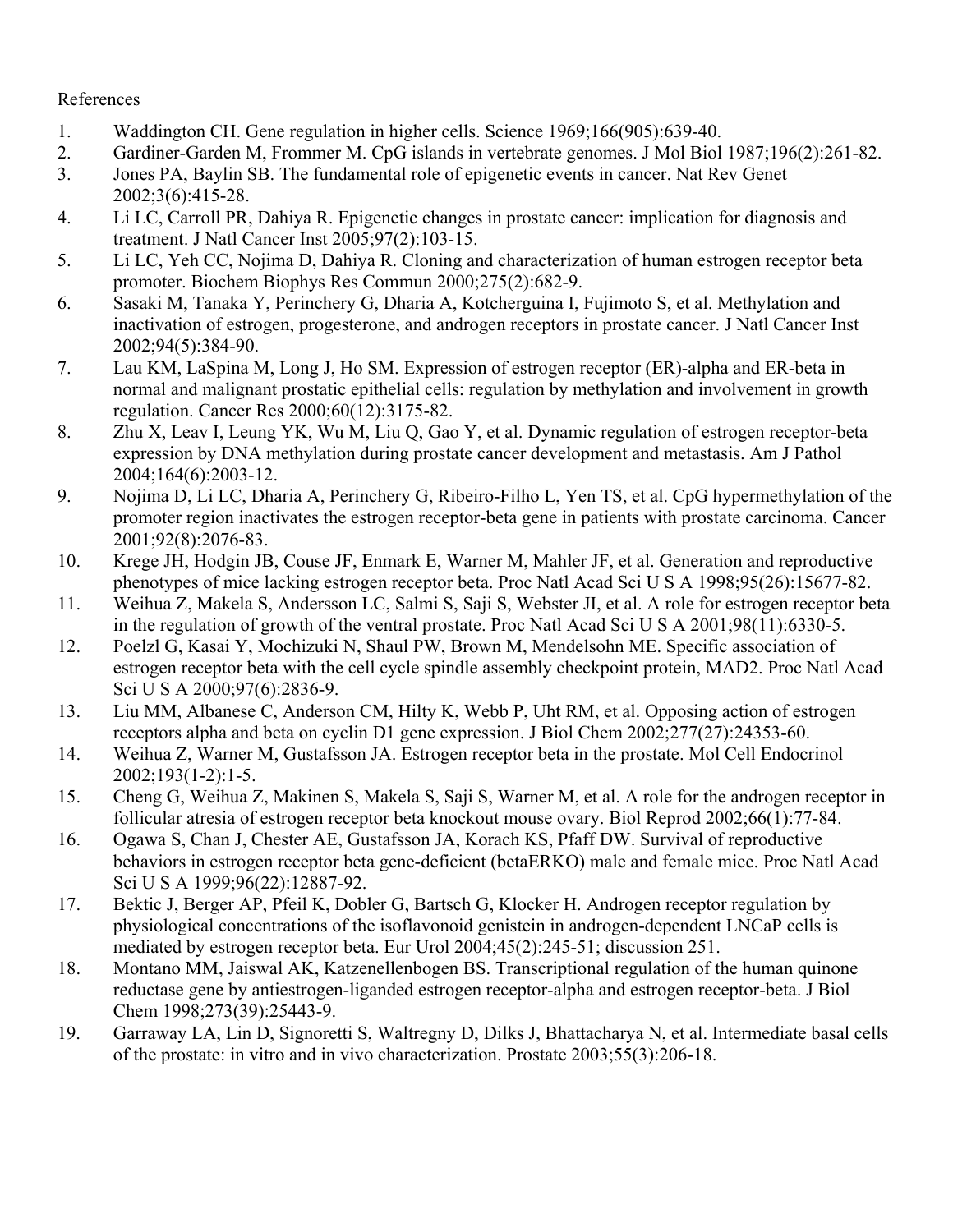- 20. Leav I, Lau KM, Adams JY, McNeal JE, Taplin ME, Wang J, et al. Comparative studies of the estrogen receptors beta and alpha and the androgen receptor in normal human prostate glands, dysplasia, and in primary and metastatic carcinoma. Am J Pathol 2001;159(1):79-92.
- 21. Tsurusaki T, Aoki D, Kanetake H, Inoue S, Muramatsu M, Hishikawa Y, et al. Zone-dependent expression of estrogen receptors alpha and beta in human benign prostatic hyperplasia. J Clin Endocrinol Metab 2003;88(3):1333-40.
- 22. Zhang Y, Reinberg D. Transcription regulation by histone methylation: interplay between different covalent modifications of the core histone tails. Genes Dev 2001;15(18):2343-60.
- 23. Halkidou K, Gaughan L, Cook S, Leung HY, Neal DE, Robson CN. Upregulation and nuclear recruitment of HDAC1 in hormone refractory prostate cancer. Prostate 2004;59(2):177-89.
- 24. Tsubaki J, Hwa V, Twigg SM, Rosenfeld RG. Differential activation of the IGF binding protein-3 promoter by butyrate in prostate cancer cells. Endocrinology 2002;143(5):1778-88.
- 25. Thelen P, Schweyer S, Hemmerlein B, Wuttke W, Seseke F, Ringert RH. Expressional changes after histone deacetylase inhibition by valproic acid in LNCaP human prostate cancer cells. Int J Oncol 2004;24(1):25-31.
- 26. Huang H, Reed CP, Zhang JS, Shridhar V, Wang L, Smith DI. Carboxypeptidase A3 (CPA3): a novel gene highly induced by histone deacetylase inhibitors during differentiation of prostate epithelial cancer cells. Cancer Res 1999;59(12):2981-8.
- 27. Li E. Chromatin modification and epigenetic reprogramming in mammalian development. Nat Rev Genet 2002;3(9):662-73.
- 28. Fuks F, Burgers WA, Godin N, Kasai M, Kouzarides T. Dnmt3a binds deacetylases and is recruited by a sequence-specific repressor to silence transcription. Embo J 2001;20(10):2536-44.
- 29. Robertson KD, Ait-Si-Ali S, Yokochi T, Wade PA, Jones PL, Wolffe AP. DNMT1 forms a complex with Rb, E2F1 and HDAC1 and represses transcription from E2F-responsive promoters. Nat Genet 2000;25(3):338-42.
- 30. Nan X, Ng HH, Johnson CA, Laherty CD, Turner BM, Eisenman RN, et al. Transcriptional repression by the methyl-CpG-binding protein MeCP2 involves a histone deacetylase complex. Nature 1998;393(6683):386-9.
- 31. Cameron EE, Bachman KE, Myohanen S, Herman JG, Baylin SB. Synergy of demethylation and histone deacetylase inhibition in the re-expression of genes silenced in cancer. Nat Genet 1999;21(1):103-7.
- 32. Chen H, Toyooka S, Gazdar AF, Hsieh JT. Epigenetic regulation of a novel tumor suppressor gene (hDAB2IP) in prostate cancer cell lines. J Biol Chem 2003;278(5):3121-30.
- 33. Nakayama T, Watanabe M, Suzuki H, Toyota M, Sekita N, Hirokawa Y, et al. Epigenetic regulation of androgen receptor gene expression in human prostate cancers. Lab Invest 2000;80(12):1789-96.
- 34. Zhu WG, Otterson GA. The interaction of histone deacetylase inhibitors and DNA methyltransferase inhibitors in the treatment of human cancer cells. Curr Med Chem Anti-Canc Agents 2003;3(3):187-99.
- 35. Fronsdal K, Saatcioglu F. Histone deacetylase inhibitors differentially mediate apoptosis in prostate cancer cells. Prostate 2005;62(3):299-306.
- 36. Butler LM, Agus DB, Scher HI, Higgins B, Rose A, Cordon-Cardo C, et al. Suberoylanilide hydroxamic acid, an inhibitor of histone deacetylase, suppresses the growth of prostate cancer cells in vitro and in vivo. Cancer Res 2000;60(18):5165-70.
- 37. Gleave ME, Sato N, Sadar M, Yago V, Bruchovsky N, Sullivan L. Butyrate analogue, isobutyramide, inhibits tumor growth and time to androgen-independent progression in the human prostate LNCaP tumor model. J Cell Biochem 1998;69(3):271-81.
- 38. Maier S, Reich E, Martin R, Bachem M, Altug V, Hautmann RE, et al. Tributyrin induces differentiation, growth arrest and apoptosis in androgen-sensitive and androgen-resistant human prostate cancer cell lines. Int J Cancer 2000;88(2):245-51.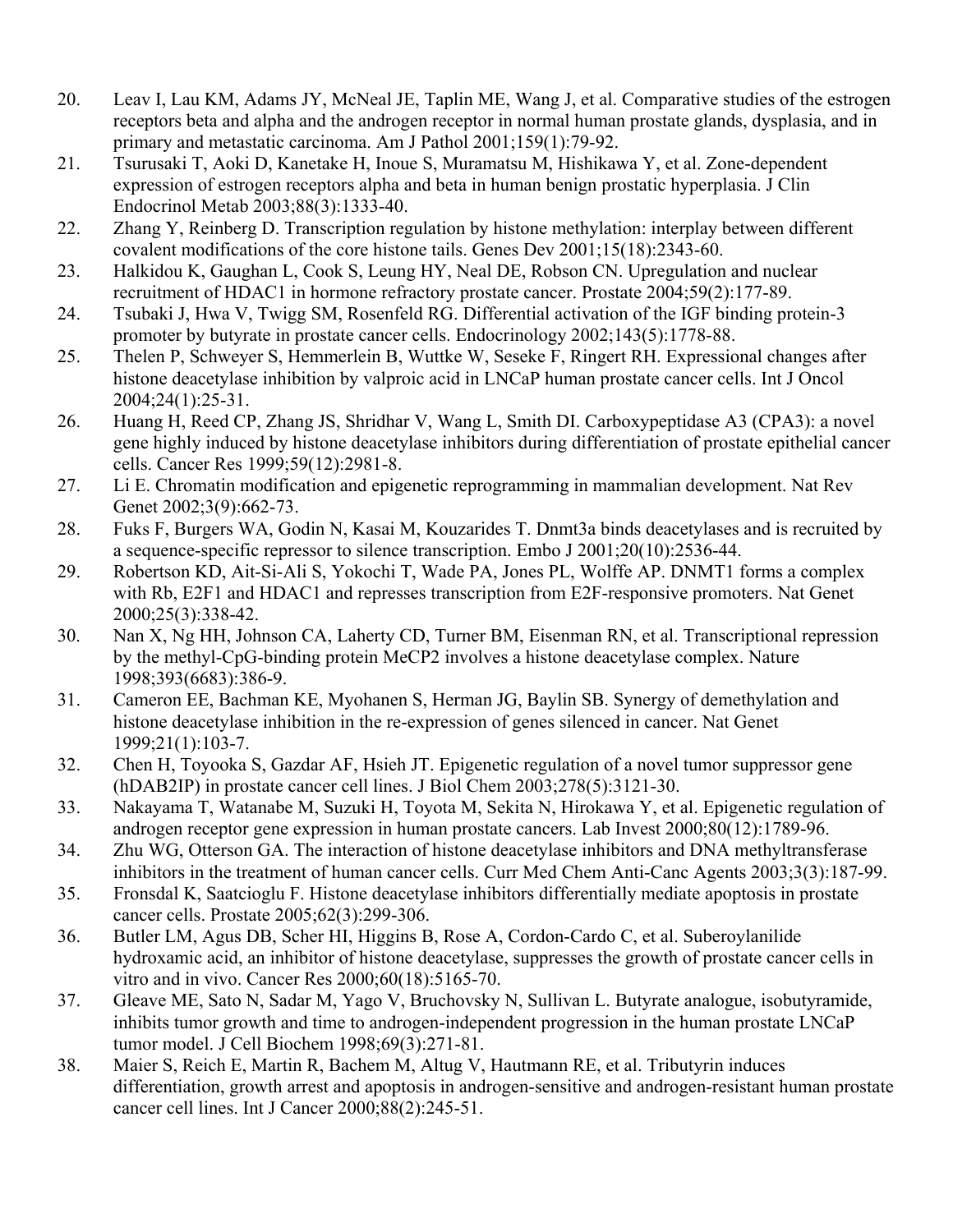- 39. Ellerhorst J, Nguyen T, Cooper DN, Estrov Y, Lotan D, Lotan R. Induction of differentiation and apoptosis in the prostate cancer cell line LNCaP by sodium butyrate and galectin-1. Int J Oncol 1999;14(2):225-32.
- 40. Pulukuri SM, Rao JS. Activation of p53/p21Waf1/Cip1 pathway by 5-aza-2'-deoxycytidine inhibits cell proliferation, induces pro-apoptotic genes and mitogen-activated protein kinases in human prostate cancer cells. Int J Oncol 2005;26(4):863-71.
- 41. Goffin J, Eisenhauer E. DNA methyltransferase inhibitors-state of the art. Ann Oncol 2002;13(11):1699-716.
- 42. Thibault A, Figg WD, Bergan RC, Lush RM, Myers CE, Tompkins A, et al. A phase II study of 5-aza-2'deoxycytidine (decitabine) in hormone independent metastatic (D2) prostate cancer. Tumori 1998;84(1):87-9.
- 43. Sasakawa Y, Naoe Y, Inoue T, Sasakawa T, Matsuo M, Manda T, et al. Effects of FK228, a novel histone deacetylase inhibitor, on tumor growth and expression of p21 and c-myc genes in vivo. Cancer Lett 2003;195(2):161-8.
- 44. Kuefer R, Hofer MD, Altug V, Zorn C, Genze F, Kunzi-Rapp K, et al. Sodium butyrate and tributyrin induce in vivo growth inhibition and apoptosis in human prostate cancer. Br J Cancer 2004;90(2):535- 41.
- 45. Dokmanovic M, Marks PA. Prospects: Histone deacetylase inhibitors. J Cell Biochem 2005;96(2):293- 304.
- 46. Gagnon J, Shaker S, Primeau M, Hurtubise A, Momparler RL. Interaction of 5-aza-2'-deoxycytidine and depsipeptide on antineoplastic activity and activation of 14-3-3sigma, E-cadherin and tissue inhibitor of metalloproteinase 3 expression in human breast carcinoma cells. Anticancer Drugs 2003;14(3):193-202.
- 47. Yang X, Phillips DL, Ferguson AT, Nelson WG, Herman JG, Davidson NE. Synergistic activation of functional estrogen receptor (ER)-alpha by DNA methyltransferase and histone deacetylase inhibition in human ER-alpha-negative breast cancer cells. Cancer Res 2001;61(19):7025-9.
- 48. Bovenzi V, Momparler RL. Antineoplastic action of 5-aza-2'-deoxycytidine and histone deacetylase inhibitor and their effect on the expression of retinoic acid receptor beta and estrogen receptor alpha genes in breast carcinoma cells. Cancer Chemother Pharmacol 2001;48(1):71-6.
- 49. Belinsky SA, Klinge DM, Stidley CA, Issa JP, Herman JG, March TH, et al. Inhibition of DNA methylation and histone deacetylation prevents murine lung cancer. Cancer Res 2003;63(21):7089-93.
- 50. Ghoshal K, Datta J, Majumder S, Bai S, Dong X, Parthun M, et al. Inhibitors of histone deacetylase and DNA methyltransferase synergistically activate the methylated metallothionein I promoter by activating the transcription factor MTF-1 and forming an open chromatin structure. Mol Cell Biol 2002;22(23):8302-19.
- 51. Guerini V, Sau D, Scaccianoce E, Rusmini P, Ciana P, Maggi A, et al. The androgen derivative 5alphaandrostane-3beta,17beta-diol inhibits prostate cancer cell migration through activation of the estrogen receptor beta subtype. Cancer Res 2005;65(12):5445-53.
- 52. Kim IY, Seong do H, Kim BC, Lee DK, Remaley AT, Leach F, et al. Raloxifene, a selective estrogen receptor modulator, induces apoptosis in androgen-responsive human prostate cancer cell line LNCaP through an androgen-independent pathway. Cancer Res 2002;62(13):3649-53.
- 53. Korkmaz CG, Fronsdal K, Zhang Y, Lorenzo PI, Saatcioglu F. Potentiation of androgen receptor transcriptional activity by inhibition of histone deacetylation--rescue of transcriptionally compromised mutants. J Endocrinol 2004;182(3):377-89.
- 54. Baumann CT, Lim CS, Hager GL. Intracellular localization and trafficking of steroid receptors. Cell Biochem Biophys 1999;31(2):119-27.
- 55. Hobisch A, Culig Z, Radmayr C, Bartsch G, Klocker H, Hittmair A. Distant metastases from prostatic carcinoma express androgen receptor protein. Cancer Res 1995;55(14):3068-72.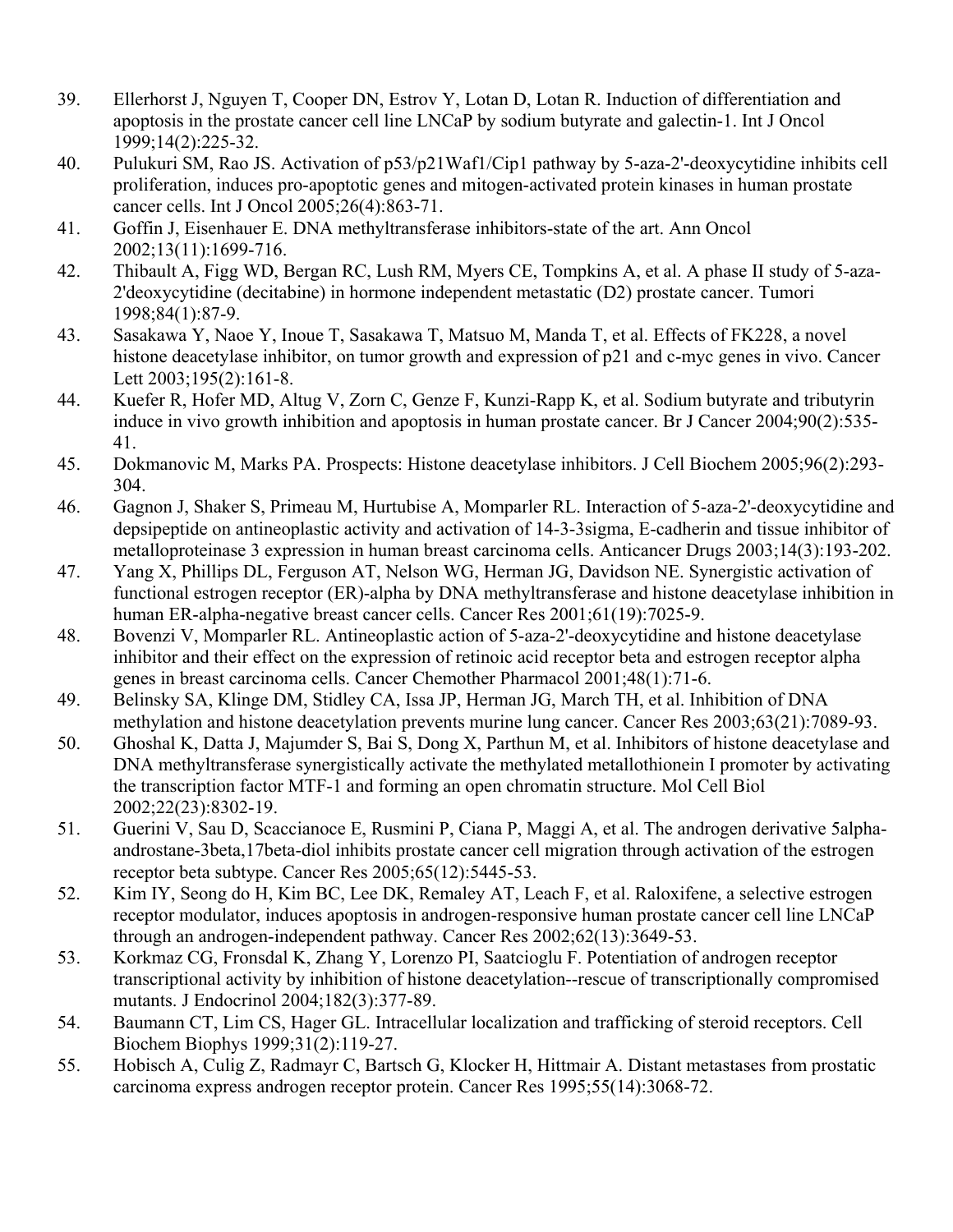- 56. van der Kwast TH, Schalken J, Ruizeveld de Winter JA, van Vroonhoven CC, Mulder E, Boersma W, et al. Androgen receptors in endocrine-therapy-resistant human prostate cancer. Int J Cancer 1991;48(2):189-93.
- 57. Navarro D, Luzardo OP, Fernandez L, Chesa N, Diaz-Chico BN. Transition to androgen-independence in prostate cancer. J Steroid Biochem Mol Biol 2002;81(3):191-201.
- 58. Sobel RE, Sadar MD. Cell lines used in prostate cancer research: a compendium of old and new lines- part 1. J Urol 2005;173(2):342-59.
- 59. Eder IE, Hoffmann J, Rogatsch H, Schafer G, Zopf D, Bartsch G, et al. Inhibition of LNCaP prostate tumor growth in vivo by an antisense oligonucleotide directed against the human androgen receptor. Cancer Gene Ther 2002;9(2):117-25.
- 60. Latil A, Bieche I, Vidaud D, Lidereau R, Berthon P, Cussenot O, et al. Evaluation of androgen, estrogen (ER alpha and ER beta), and progesterone receptor expression in human prostate cancer by real-time quantitative reverse transcription-polymerase chain reaction assays. Cancer Res 2001;61(5):1919-26.
- 61. Ji Q, Liu PI, Elshimali Y, Stolz A. Frequent loss of estrogen and progesterone receptors in human prostatic tumors determined by quantitative real-time PCR. Mol Cell Endocrinol 2005;229(1-2):103-10.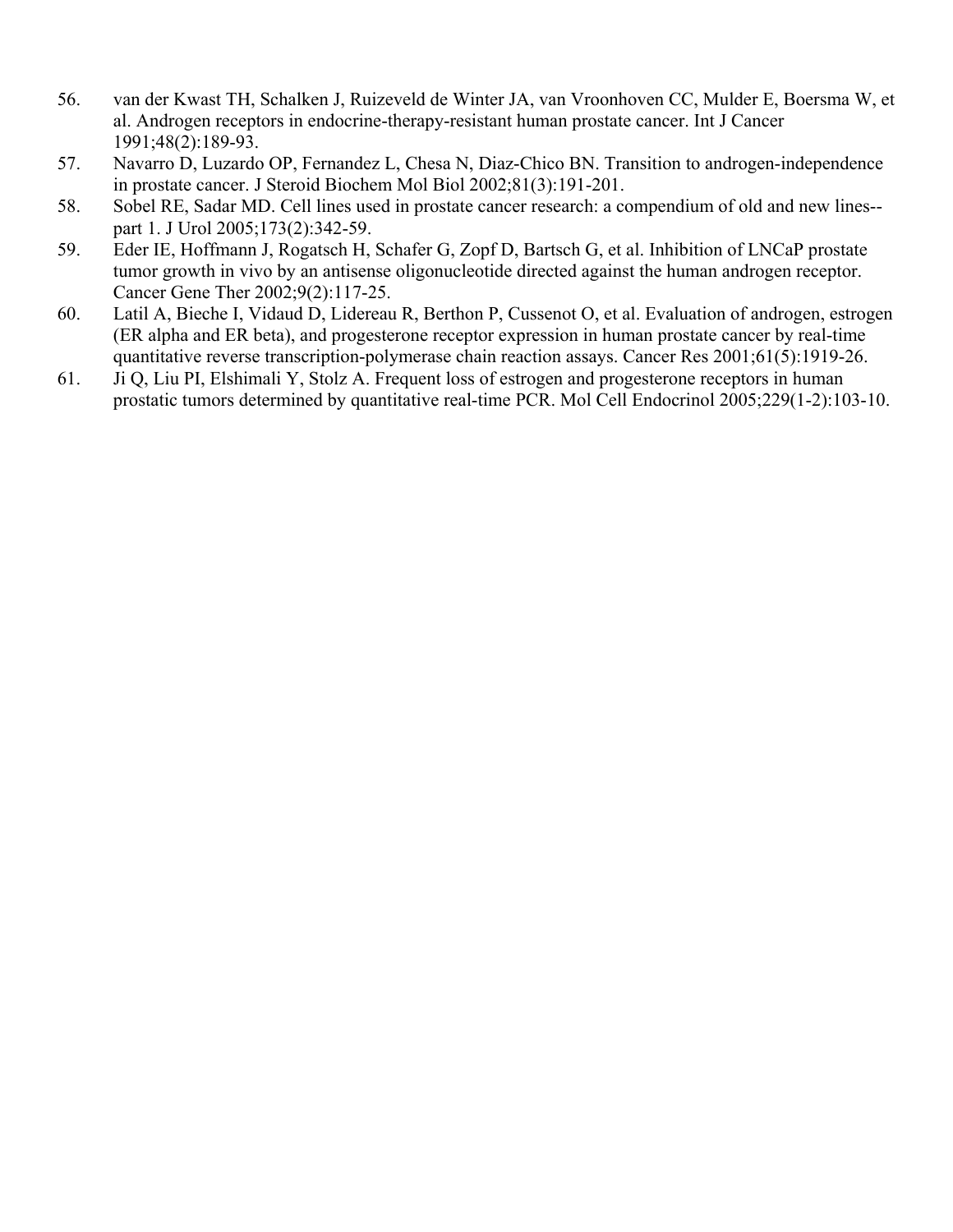

#### 3H-Thymidine Proliferation Assay - TSA and 5-AZAC Treatment

Figure 1 <sup>3</sup>[H]-thymidine uptake following treatment with TSA and 5-AZAC in prostate cancer cell-lines In all cell-lines single-drug treatment was associated with a reduction in cell proliferation, with 5-AZAC displaying a greater magnitude of effect than TSA in all cases. Co-treatment was associated with significant reductions in cell proliferation than single-drug therapy (5-AZAC) for all cell lines (p<0.001 for LNCaP and PC-3; p<0.05 for DU-145).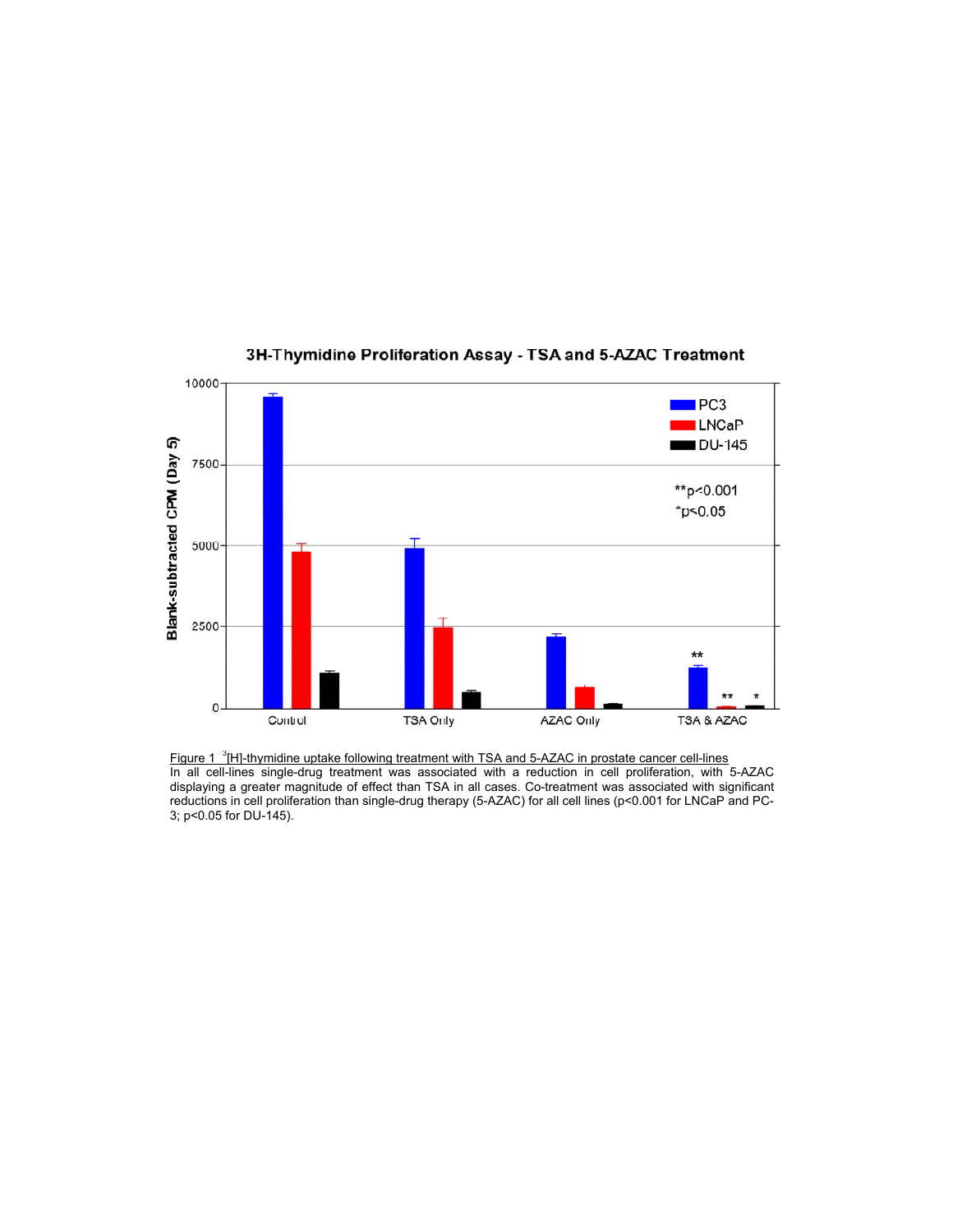



Vialight™ Cell Viability Assay (Day 5) - LNCaP





125

% Non-viable cells (cf. 100% lysis control)

25

Control

Figure 2 Cell viability and cytotoxicity following treatment with TSA and 5-AZAC in prostate cancer cell-lines In all cell-lines single-drug treatment was associated with reduced cell viability. When TSA and 5-AZAC were compared, TSA induced a greater reduction in cell viability in DU-145 cells, whereas 5-AZAC was more potent in LNCaP and PC-3 cells. In all three cell-lines co-treatment was associated with significant falls in cell viability compared with the more effective single-drug treatment (p<0.0001 for DU-145 and LNCaP cells; p<0.001 for PC-3 cells). Co-treatment was also associated with significantly greater cytotoxicity in LNCaP and PC-3 cells when compared with the more effective single agent (p<0.001 and p<0.05 respectively). For DU-145 cells however TSA treatment appeared to be the main agent responsible for cell death

Toxilight™ Cytotoxicity Assay (Day 5) - LNCaP



**TSA Only** 

AZAC Only

TSA & AZAC

 $"p<0.001$ 

Toxilight™ Cytotoxicity Assay (Day 5) - DU-145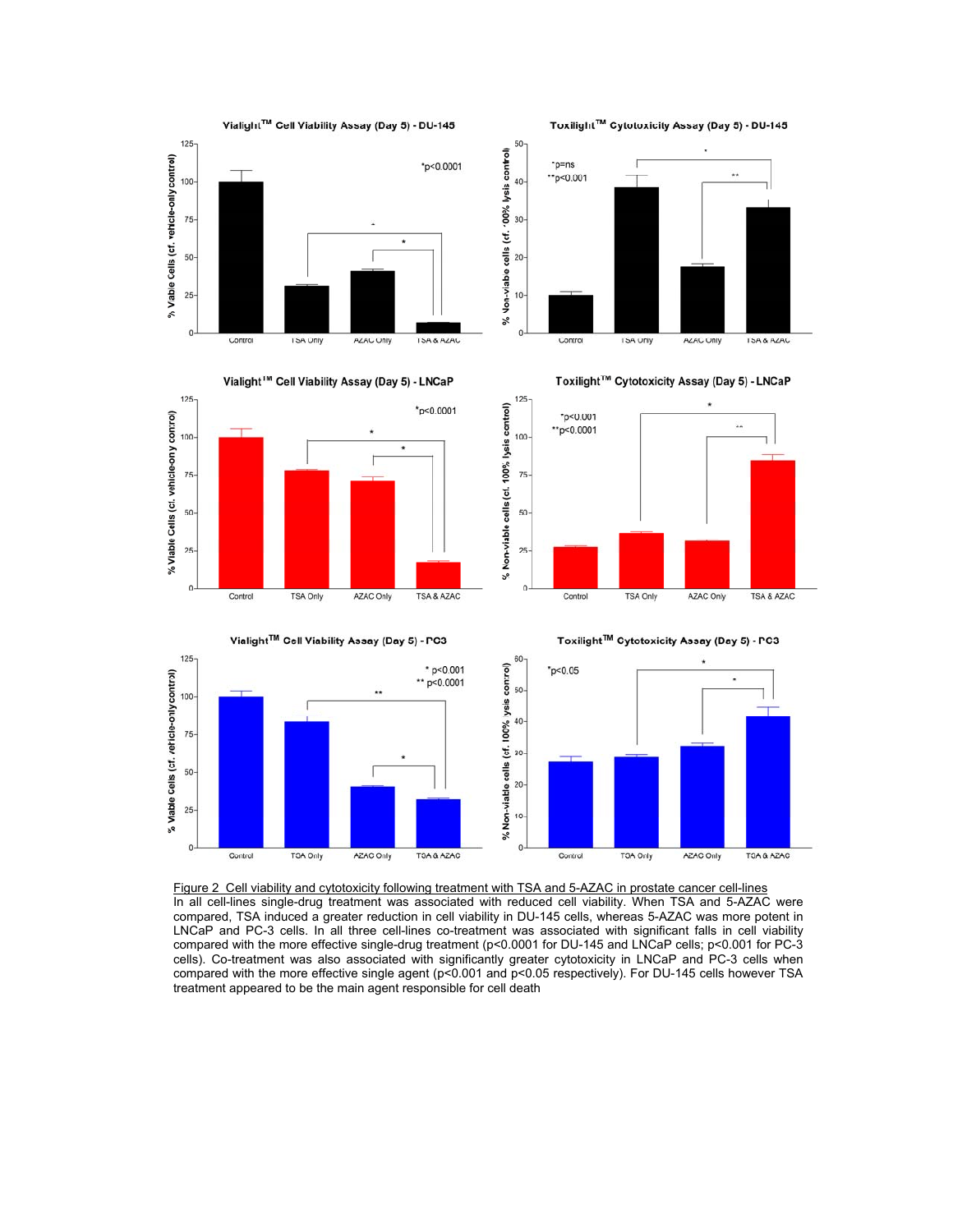

Figure 3 Visual appearance of LNCaP cells following treatment with TSA and 5-AZAC (Day 5) In the control group there were high numbers of small confluent cells with few dead cells. Following TSA treatment, cell proliferation was reduced with a higher proportion of dead cells; cells were also larger and less confluent. Similar but less striking appearances were seen following 5-AZAC treatment. Combination treatment resulted in a further reduction in cell proliferation with a corresponding increase in dead cells. Commonly, the remaining adherent cells showed characteristic features of a apoptosis including cell shrinkage and membrane blebbing (arrowed).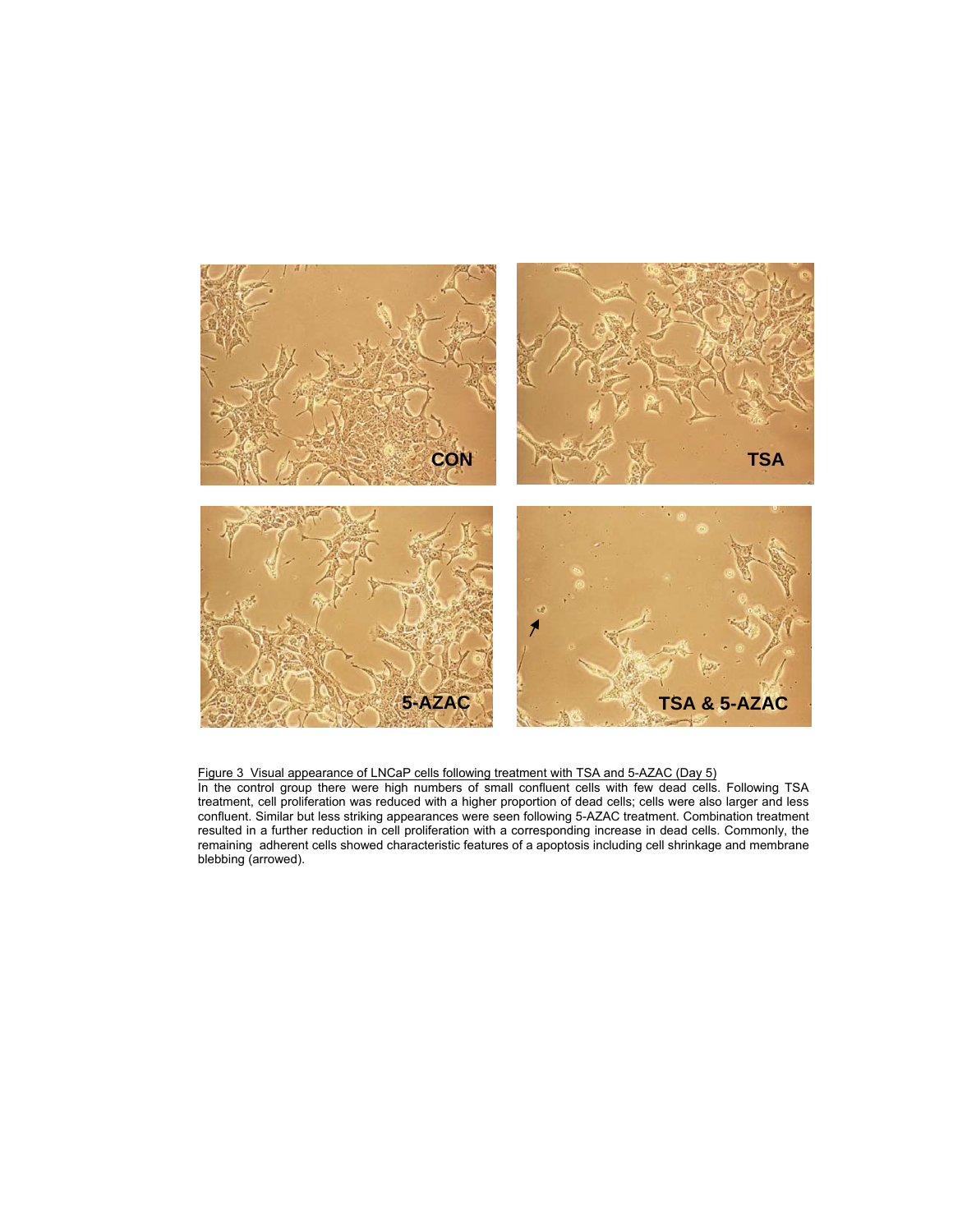

Caspase 3/7 Activation (Day 5) - LNCaP





Figure 4 Apoptosis following treatment with TSA and 5-AZAC in prostate cancer cell-lines (day 5) In all cell lines single-drug treatment was associated with increased apoptotic activity compared with the control group; both drugs achieved statistical significance in DU-145 and LNCaP cells (p<0.001), whereas only 5-AZAC treatment achieved significance in PC-3 cells. In DU-145 and LNCaP cells co-treatment was associated with significantly increased apoptotic activity when compared with the most effective single-drug treatment (p<0.001). In DU-145 cells however, there was no additional benefit of co-treatment over that of TSA alone.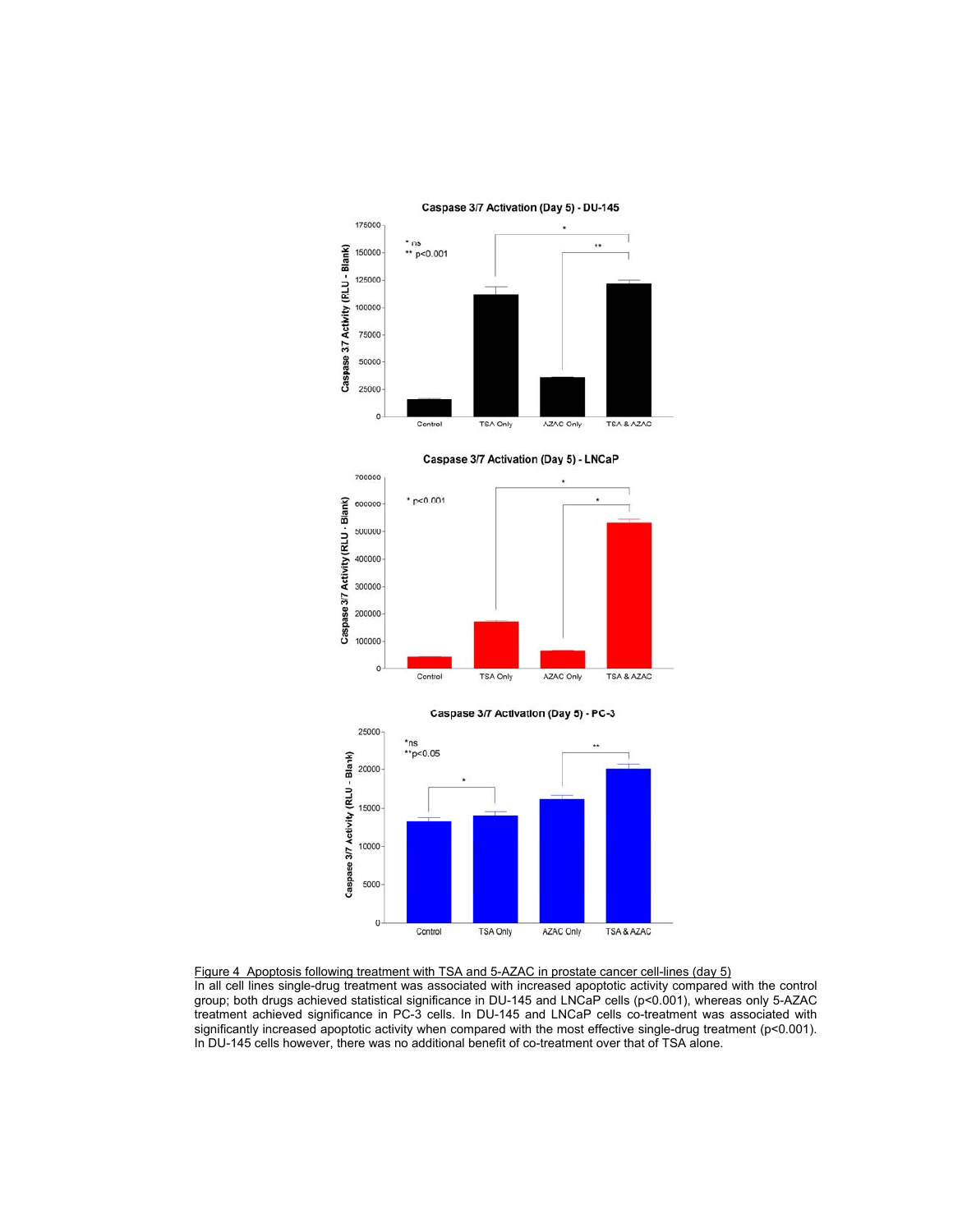